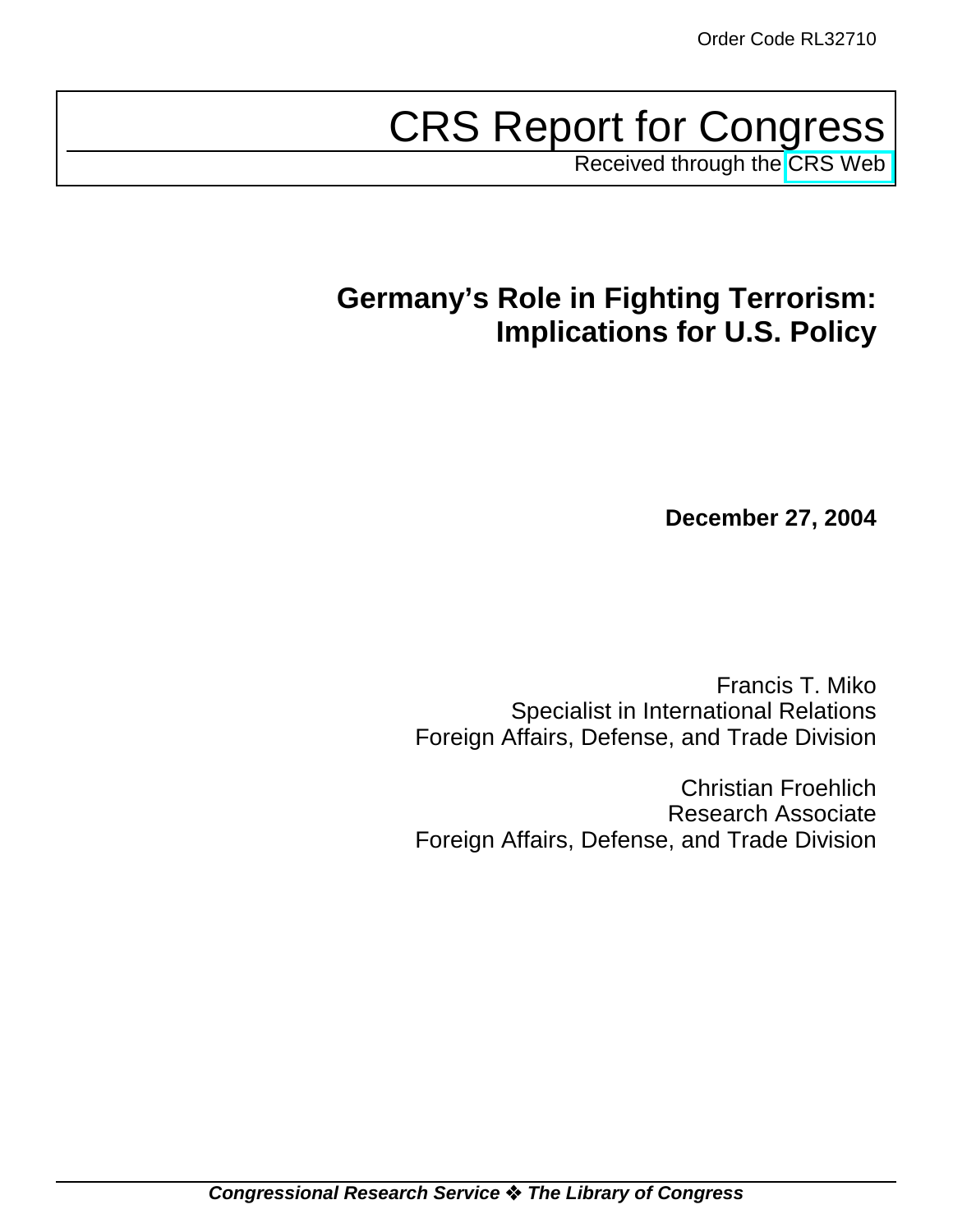# Germany's Role in Fighting Terrorism: Implications for U.S. Policy

### **Summary**

This report examines Germany's response to global Islamic terrorism after the September 11, 2001 attacks in the United States. It looks at current German strategy, domestic efforts, and international responses, including possible gaps and weaknesses. It examines the state of U.S.-German cooperation, including problems and prospects for future cooperation. This report may be updated as needed.

Although somewhat overshadowed in the public view by the strong and vocal disagreements over Iraq policy, U.S.-German cooperation in the global fight against international terrorism has been extensive. German support is particularly important because several Al Qaeda members and 9/11 plotters lived there and the country is a key hub for the transnational flow of persons and goods. Domestically, Germany faces the challenge of having a sizable population of Muslims, some with extremist views, whom terrorists might seek to recruit.

German counterterrorism strategy shares a number of elements with that of the United States, although there are clear differences in emphasis. Like the United States, Germany now sees radical Islamic terrorism as its primary national security threat and itself as a potential target of attack. Today, Germany also recognizes that threats to its domestic security lie far beyond its own borders, in places such as Afghanistan.

Germany has introduced a number of policy, legislative, and organizational reforms since 9/11 to make the country less hospitable to potential terrorists. Despite these reforms, critics point to continuing problems hampering Germany's domestic efforts. German law enforcement and intelligence communities face more bureaucratic hurdles, stricter constraints, and closer oversight than those in many other countries.

The German government has sent troops into combat beyond Europe for the first time since World War II. Currently Germany has about 7,800 troops based abroad of which some forty percent are directly engaged in counterterror missions. In Afghanistan, some 2,300 German soldiers participate in the *International Security Assistance Force* (ISAF). Germany's role in Afghanistan's stabilization and reconstruction is substantial. German military efforts have been hampered to some extent by delays in implementing military reforms to make German forces more expeditionary.

A key question for U.S. German relations is whether differences on issues such as Iraq policy — shaped by different national interests, practices, and historical experiences — will harm U.S.-German cooperation against terrorism. Some believe that understanding and accepting these differences (agreeing to disagree) may be the best approach to enhancing future U.S.-German cooperation in the global war on terrorism. Both countries have strong incentives to make the cooperation work.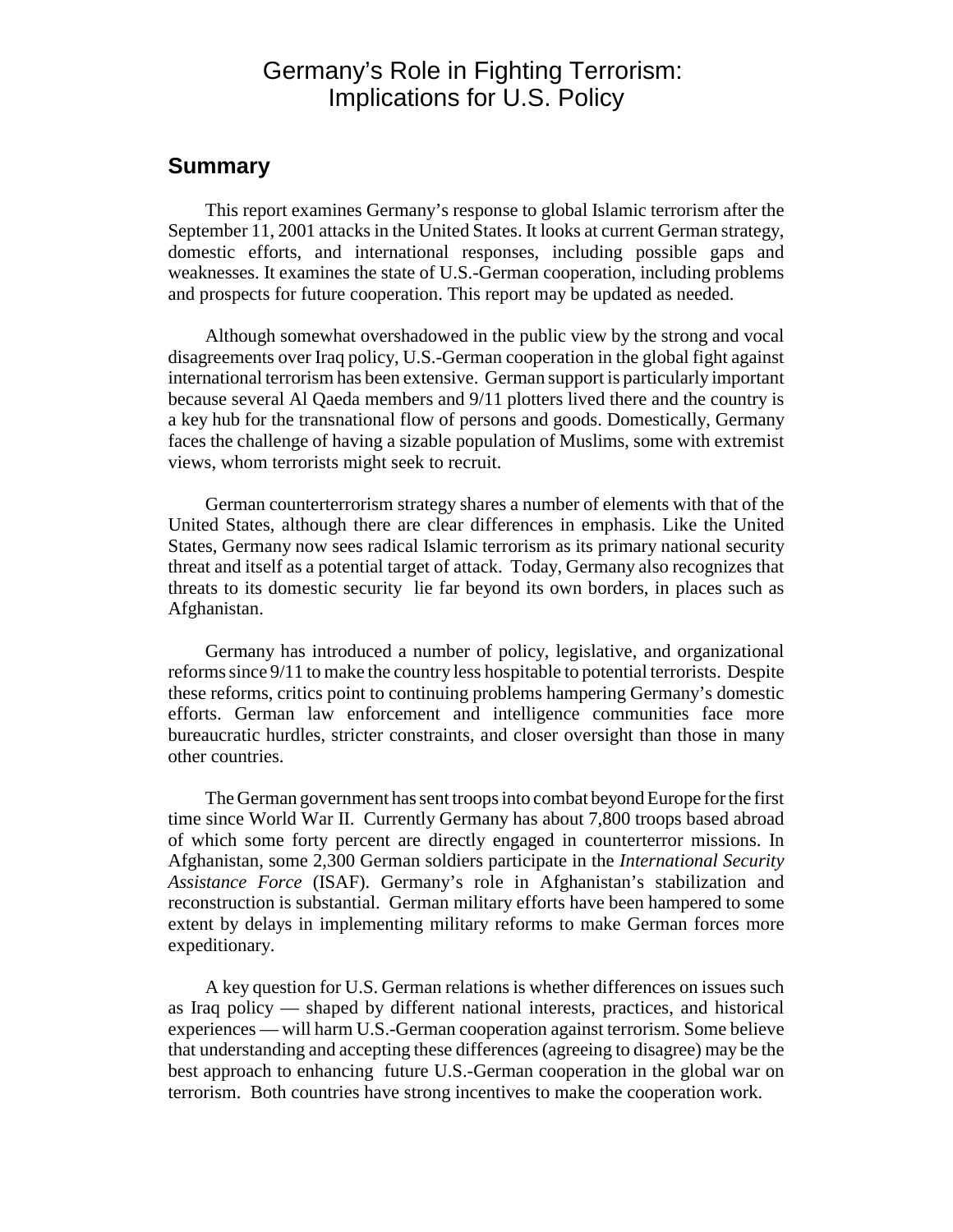# **Contents**

| U.S.-German Bilateral Cooperation: Status, Problems, and Prospects 12 |
|-----------------------------------------------------------------------|
|                                                                       |
|                                                                       |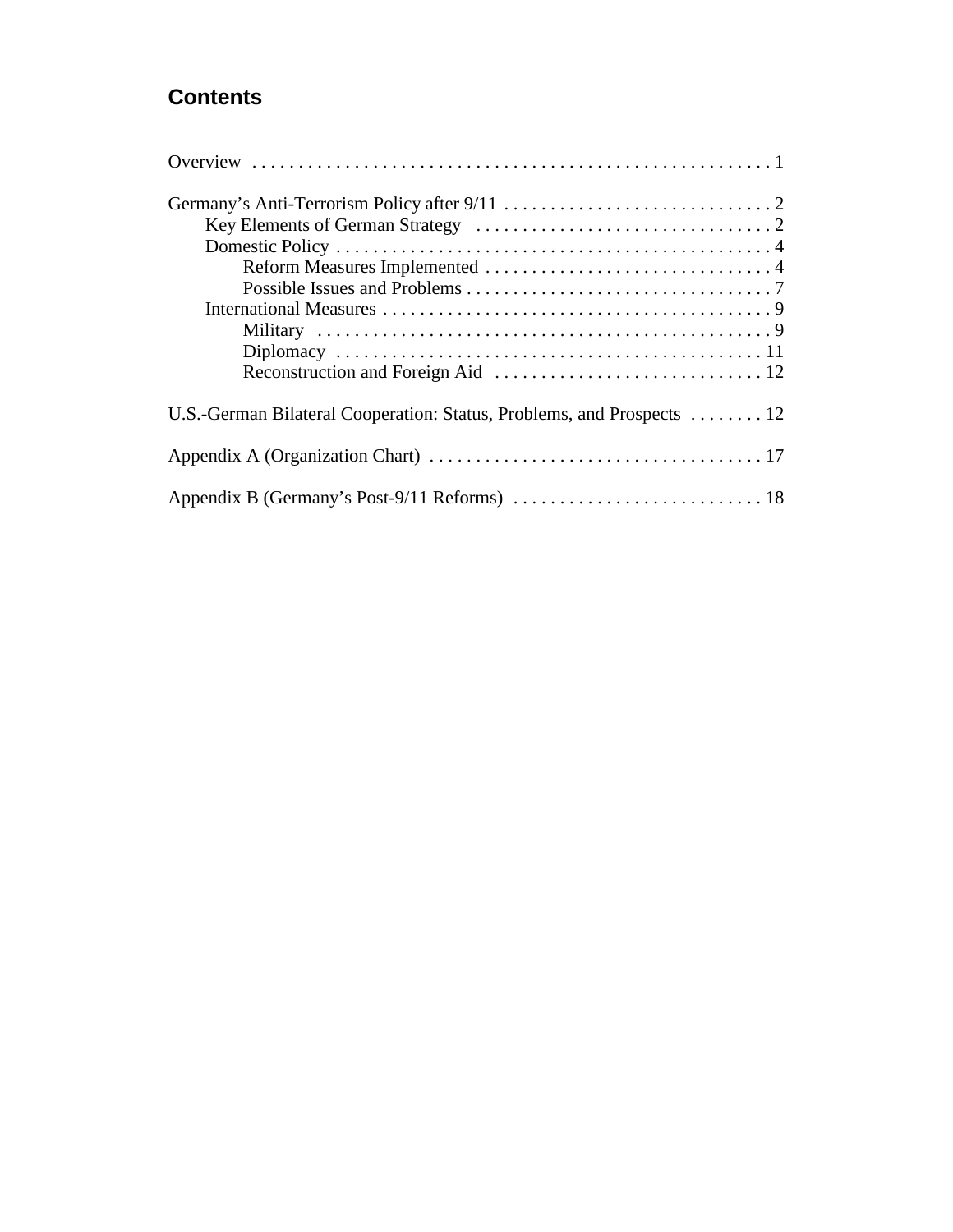# Germany's Role in Fighting Terrorism: Implications for U.S. Policy

## **Overview**

Historically, Germany's experience with terrorism has been predominantly with domestic groups. Since the 1970s, Germany has demonstrated both the willingness and capability to combat domestic sources of terrorism. After the attacks of September 11, 2001, however, it became apparent to many within and outside Germany that its traditional approaches were ill-suited to dealing with the new threat of transnational, radical Islamic terrorism. Terrorists' use of German territory to hatch the 9/11 plot served as a wake up call for many. Three of the hijackers lived and plotted in Hamburg and other parts of Germany for several years,<sup>1</sup> taking advantage of liberal asylum policies and the low levels of surveillance by authorities.

The German response to the 9/11 terrorist attacks against the United States was immediate and unprecedented in scope for that country. Setting aside its post-World War II prohibition against deploying forces outside of Europe and overcoming pacifist leanings of some in the governing coalition, Germany quickly offered military and other assistance to the United States. In his initial reaction to the attacks of 9/11, Chancellor Gerhard Schroeder declared Germany's "unlimited solidarity" with the United States. On September 12, 2001, the German government, along with other U.S. allies, invoked NATO's Article V, paving the way for military assistance to the United States. The Chancellor gained approval from the German Parliament to deploy troops to Afghanistan with a call for a vote of confidence in his own government.

Since then, German efforts in the fight against terrorism have expanded across a wide spectrum. Germany has instituted significant policy, legislative, and organizational reforms. Bilateral cooperation with the United States has been extensive, despite differences stemming from the distinct approaches and constraints in each country and frictions resulting from sharp disagreement over Iraq policy.

The following sections examine the German domestic and international response to terrorism after 9/11 and potential issues and problems regarding the German approach. They assess the accomplishments of U.S.-German cooperation, as well as problems and future prospects.

<sup>1</sup> Bundesamt fuer Verfassungsschutz: *Aufgaben, Befugnisse, Grenzen*, 2002, p. 62. Available on the website for the German Federal Bureau for the Protection of the Constitution (in German) [http://www.verfassungsschutz.de/de/publikationen/allgemeine\_infos/abg/abg.pdf].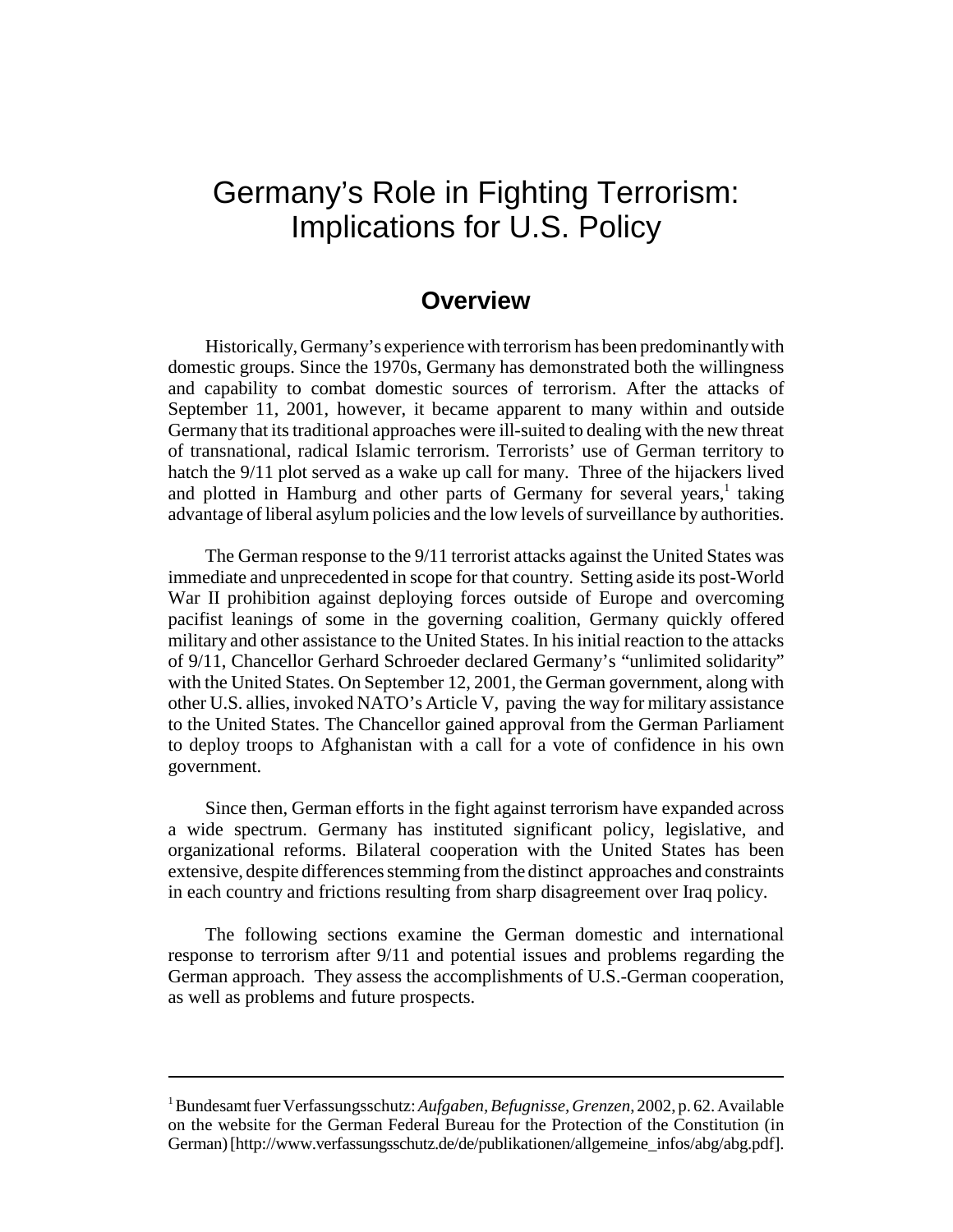# **Germany's Anti-Terrorism Policy after 9/11**

### **Key Elements of German Strategy**

Germany's counterterrorism strategy shares a number of elements with that of the United States, although there are clear differences in emphasis: Key elements  $include^2$ 

- Identifying terrorists and their supporters, bringing them to justice, and breaking up their infrastructure at home and abroad.
- ! Assisting countries facing the danger of becoming failed states.
- ! Addressing the social, economic, and cultural roots of terrorism.
- ! Halting the proliferation of weapons of mass destruction.
- Seeking multilateral legitimization for any military action through the United Nations.

Significantly, Germany now sees radical Islamic terrorism as its primary security threat and itself as a potential target of attack.<sup>3</sup> Although German citizens have not been directly targeted by radical Islamic terrorism to date, they frequently have been its victims. Since September 11, 2001, more German citizens have died as victims of Islamic terrorist attacks than in the entire history of domestic violence by the Red Army Faction (RAF), a German terrorist group that operated for over thirty years.<sup>4</sup>

Germany has responded to the fact that it was a center for the planning of the attacks of 9/11. Key figures in the attacks were part of a Hamburg cell and the evidence suggests that terrorist cells, even before 9/11, saw Germany as one of the easier places in Europe from which to operate. Terrorists were able to take advantage of Germany's liberal asylum laws, as well as strong privacy protections, and rights of religious expression which shielded activities in Islamic Mosques from surveillance by authorities.

<sup>&</sup>lt;sup>2</sup> Statements by Chancellor Gerhard Schroeder (Government Policy Statement for the second term of office, October 30, 2002; speech on the 58<sup>th</sup> Session of the United Nations General Assembly, September 24, 2003); "Focal Points of Anti-terrorism", German Interior Ministry website (in German)

<sup>[</sup>http://www.bmi.bund.de/top/sonstige/Schwerpunkte/Innere\_Sicherheit/Terrorismus/ix9 470\_93173.htm].

<sup>&</sup>lt;sup>3</sup> Statement of the Minister of the Interior, Otto Schily, during press conference of issuing the "Verfassungschutzbericht 2003" at May 17, 2004.

<sup>&</sup>lt;sup>4</sup> This would include, for instance, those Germans who died in the World Trade Center on 9/11, and in the terrorist bombings in recent years in Bali, Djerba/Tunisia etc. Eleven Germans are believed to have died in the World Trade Center attack. The bombing of a Tunisian synagogue in April 2002, reportedly linked to Al Qaeda, killed 21 people, including 14 Germans.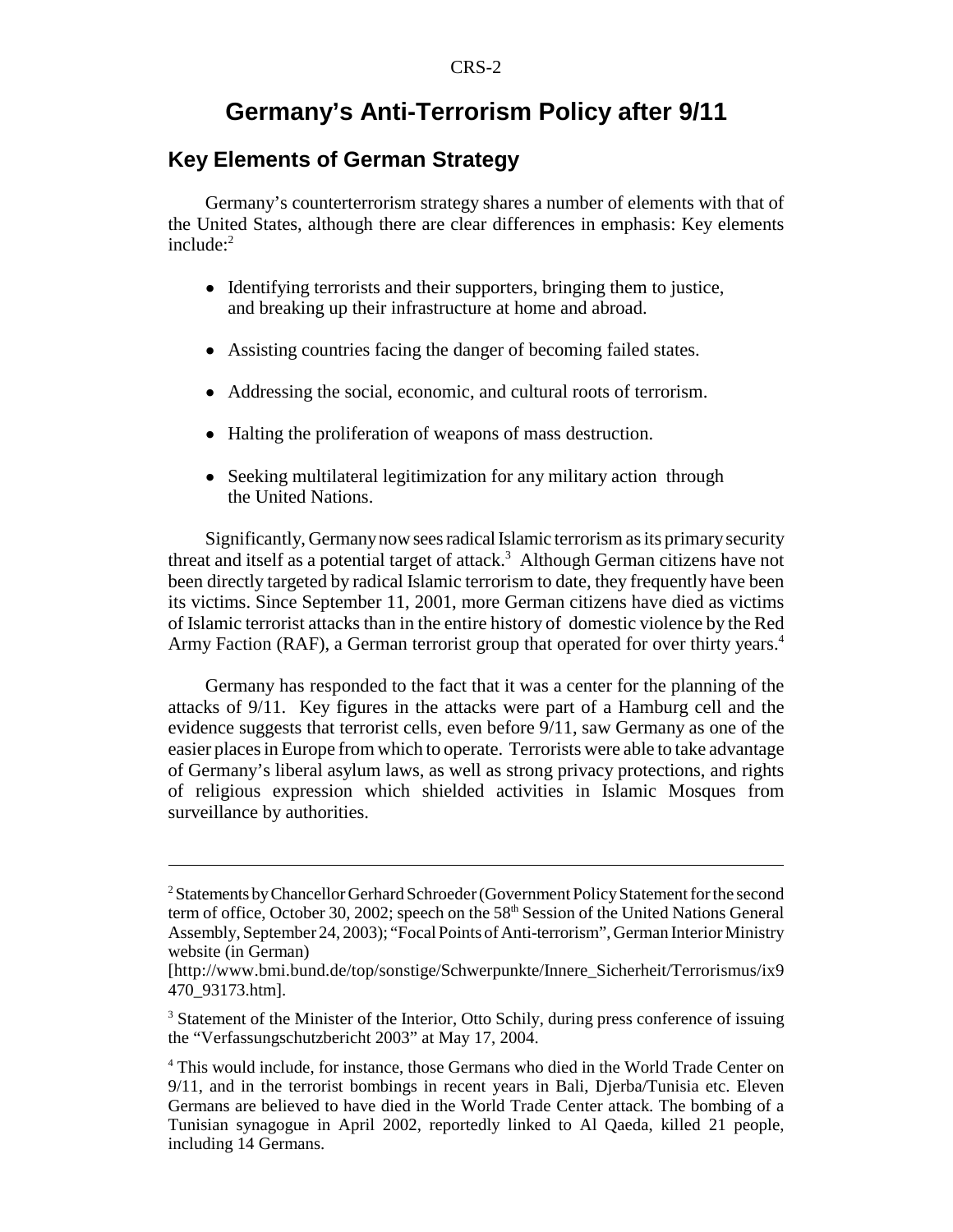In its efforts to combat terrorism, Germany has emphasized the need to ensure that all of its domestic and international actions are consistent with the country's own laws, values and historical lessons of the Nazi era. Germany has given high priority to the protection of the civil rights and liberties of all those residing in Germany, including non-citizens. Germans stress that this long-standing emphasis on civil rights should not be seen as a lack of political will to target terrorists today.5 However, some observers are concerned that the German interpretation of its civil rights requirements could hinder the capture and prosecution of important terror suspects.

Although Germany has contributed troops to international operations, German officials do not believe that military force can serve as the principal instrument to fight terrorism and do not even like to use the term "war" to describe the international response to global terrorism. Germany tends to stress "soft power" instruments such as diplomacy, development assistance, and addressing issues that can give rise to terrorism: "Providing support for modernization, resolving bitter regional conflicts, rebuilding shattered structures is just as important as the work being done by the military, the police and the secret services", according to Foreign Minister Joschka Fischer.<sup>6</sup> Chancellor Schroeder has said that "the foremost task of international politics is to prevent wars"7 and that Germany seeks peaceful resolution of international disputes as a guiding principle. Some critics, however see Germany's stance against the use of force as unrealistic, particularly when facing hard core Islamic terrorist groups and "rogue" states.

Germany also sees itself as limited in its ability to respond militarily to the threat of terrorism abroad both by its historical experience and by the fact that upon the reunification of the two Germanies in 1990, Germany formally pledged to use its military forces only within the framework of the UN Charter.

Although Germany supported the UN-sanctioned intervention in Afghanistan to root out the Taliban and al Qaeda, the German government strongly opposed the U.S. policy of broadening the war against terrorism to a war against Iraq. Chancellor Schroeder argued that "those who want to resolve the crisis with military means must have an answer to the question of whether this will help the global alliance against terrorism, which includes about fifty Moslem states, or whether it will jeopardize this alliance, or perhaps even destroy it."8 From Germany's perspective, the war in Iraq is intensifying the terrorist threat.<sup>9</sup>

Despite differences over Iraq, Germany is viewed as a key partner in the global war on terrorism. In the wake of the 9/11 attacks, Germany has redefined its security

8 Ibid.

<sup>5</sup> CRS Report RL31612, *European Counter terrorist Efforts: Political Will and Diverse Responses within the First Year after September 11*, October 17, 2002, p. 40-42.

<sup>6</sup> Foreign Minister Joschka Fischer before the German Parliament in November 2003.

<sup>&</sup>lt;sup>7</sup> Chancellor Gerhard Schroeder, Policy Statement "Our Responsibility for Peace," February 13, 2003, Berlin.

<sup>9</sup> Minister of the Interior Otto Schily in *Der Spiegel*, April 26, 2004.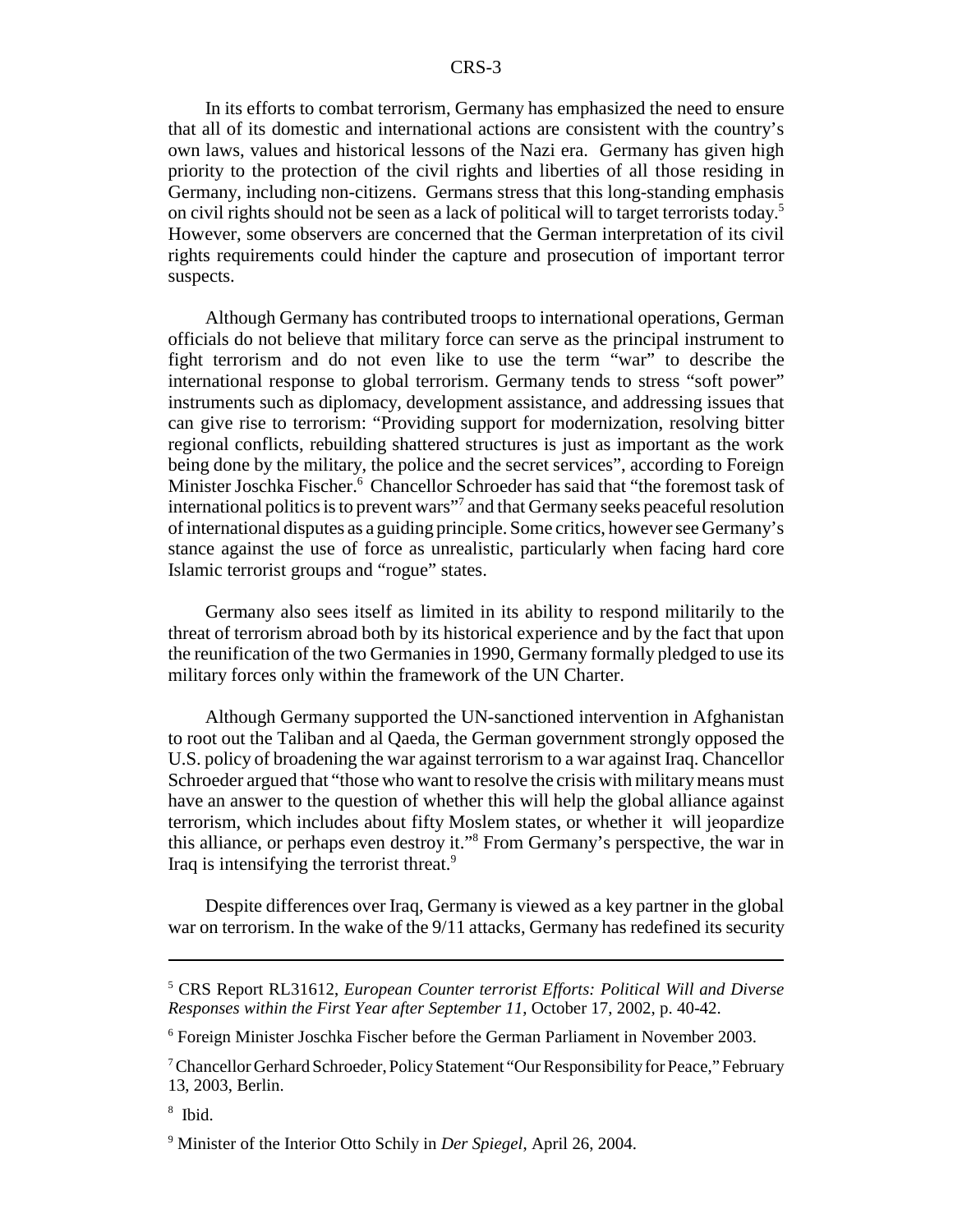strategy and foreign policy.<sup>10</sup> Today, Germany perceives threats to its domestic security that lie far beyond its own borders. The so-called "Struck-Doctrine"<sup>11</sup> states that Germany's security is now defended in places far removed from its borders, such as in Afghanistan.

Germany's global economic position makes counterterrorism an important German foreign policy concern. Alongside security concerns, Germany has extensive economic interests worldwide that it believes are now potentially threatened by terrorism. As one of the world's largest exporting nations, Germany exports nearly 50% of its goods to non-EU (European Union) countries.<sup>12</sup> Furthermore, Germany imports 98% of its natural gas and oil from abroad. Germany views secure trade routes and markets as vital to its economic security. Thus, global stability and combating terrorism are connected in German foreign policy.

#### **Domestic Policy**

**Reform Measures Implemented.** The German government has taken extensive domestic measures against terrorism since 9/11, in the legal, law enforcement, financial, and security realms. The first step taken was to identify weaknesses in the laws that allowed some of the terrorists to live and plot in Germany largely unnoticed.

After 9/11, Germany adopted two major anti-terrorism packages. The first, approved in November 2001, targeted loopholes in German law that permitted terrorists to live and raise money in Germany. Significant changes included (1) The immunity of religious groups and charities from investigation or surveillance by authorities was revoked, as were their special privileges under right of assembly, allowing the government greater freedom to act against extremist groups; (2) terrorists could now be prosecuted in Germany, even if they belonged to foreign terrorist organizations acting only abroad; (3) the ability of terrorists to enter and reside in Germany was curtailed; and 4) border and air traffic security were strengthened.

The second package was aimed at improving the effectiveness and communication of intelligence and law enforcement agencies at the federal and state levels. Some \$1.8 billion was made immediately available for new counterterrorism measures. In fiscal years 2002 and 2003, the budget for relevant security and intelligence authorities was increased by about \$580 million.<sup>13</sup> The new laws provided the German intelligence and law enforcement agencies greater latitude to gather and evaluate information, as well as to communicate and share information with each other and with law enforcement authorities at the state level.

<sup>&</sup>lt;sup>10</sup> According to Chancellor Gerhard Schroeder's Government Policy Statement, October 11, 2001.

<sup>&</sup>lt;sup>11</sup> Statement by Minister of Defense Peter Struck, November 2002.

<sup>&</sup>lt;sup>12</sup> Ministry of Economics and Labor: Jahreswirtschaftsbericht 2004.

<sup>&</sup>lt;sup>13</sup> According to an interview with Gerhard Schindler, Head of Counterterrorism Section within the Ministry of the Interior, July 28, 2004.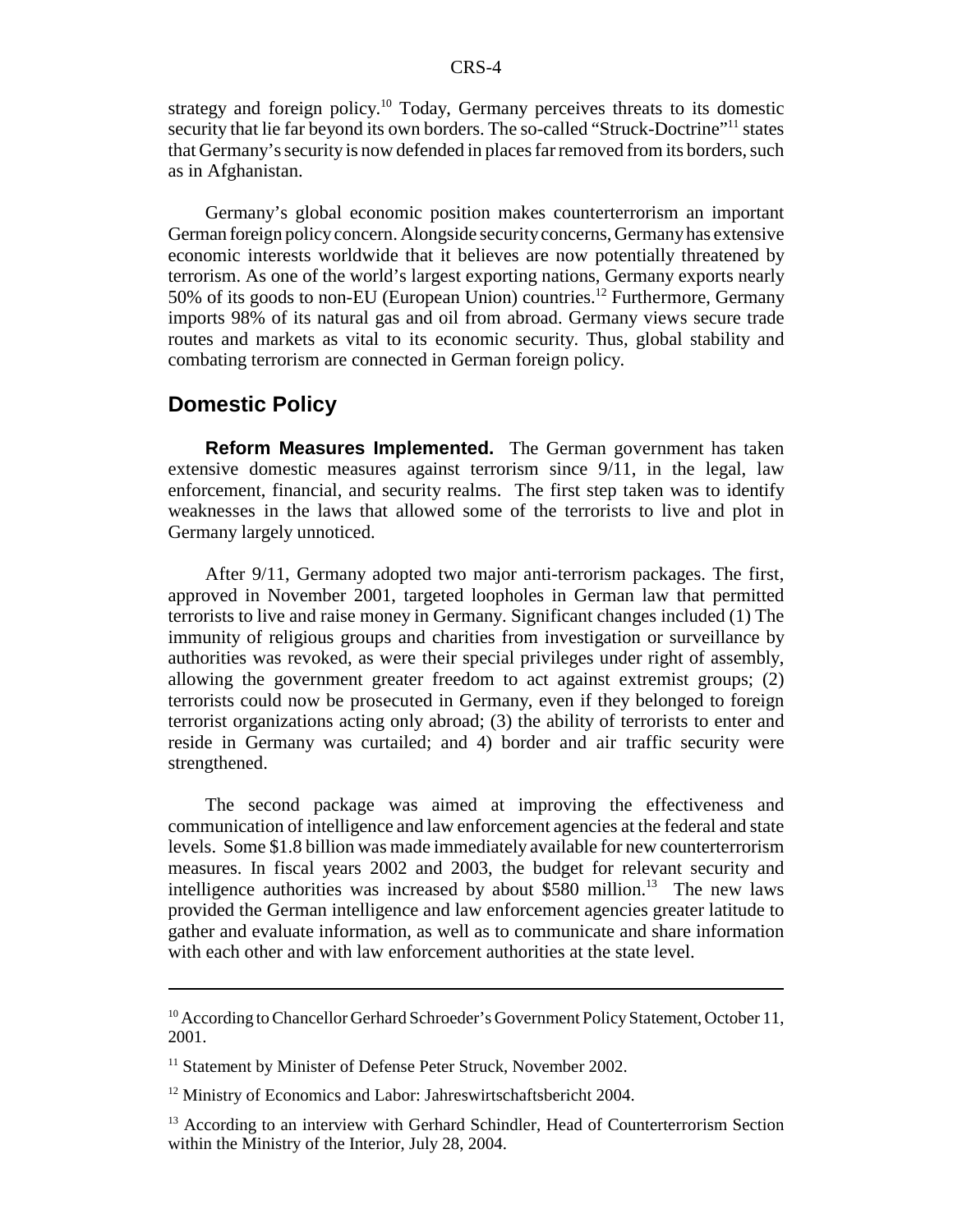The most important intelligence authorities in Germany are the Federal Intelligence Service  $(BND)$ ,<sup>14</sup> the Federal Bureau for the Protection of the Constitution  $(BfV)$ ,<sup>15</sup> and the Military Counterintelligence Service  $(MAD)$ .<sup>16</sup> The most important security authorities are the Federal Bureau of Criminal Investigation  $(BKA)^{17}$  and the Federal Border Guard (BGS). (For a more detailed picture of the organizational structure, see Appendix A.)

Since the approval of these laws, further measures have been instituted. For instance, aviation security has been increased by placing armed security personnel and installing bullet- and entry-proof cockpit doors on German planes. Full inspection of all luggage is now mandatory at German airports.

As elsewhere in Europe, the presence of Germany's large Muslim population also influences anti-terror policies. Germany has a strong record of tolerance and protecting Muslim religious freedoms. However, the government is determined to go after Muslim extremists. Profiling is considered an acceptable means for identifying likely terrorists under German law.

The government launched a major effort to identify and eliminate terrorist cells. Germany's recent annual "Report on the Protection of the Constitution 2003"18 indicated that about 31,000 German residents are thought to be members of Islamic organizations with extremist ties. Shortly after the 9/11 attacks the government moved against twenty religious groups and conducted more that 200 raids.<sup>19</sup> Three radical Islamic organizations are now banned in Germany (i.e., Kalifatstaat, Al-Aksa e.V., and Hizb-ut-Tahrir). Currently, the German Justice Ministry is involved in 80 preliminary proceedings related to Islamic terrorism against  $170$  suspects.<sup>20</sup> Since February 2004, the German government has prosecuted members of a splinter group of the Iraqi Tawhid and Jihad (referred to as the Al Tawhid case in Germany). This terrorist group is accused of having prepared attacks against Israeli facilities in Germany; some members were caught in April 2002. Reportedly, they had

<sup>&</sup>lt;sup>14</sup> The BND is limited to gathering intelligence abroad.

<sup>&</sup>lt;sup>15</sup> The BfV gathers domestic intelligence. Within the BfV the following terrorism-related analysis-boards have been established: "Arab Mujaheden Training Camps," "Travel Movements," and "Recruitment" (According to an interview with Gerhard Schindler, Head of the Counterterrorism Section within the Ministry of the Interior, July 28, 2004).

<sup>&</sup>lt;sup>16</sup> The MAD is charged with gathering intelligence to assure readiness of the German military.

<sup>&</sup>lt;sup>17</sup> Within the BKA the following terrorism-related information-boards have been established: "Financial Investigations", "Human Trafficking and Drug Crime ", "Narco Terrorism", "Arab Mujaheden Networks" (According to an interview with Gerhard Schindler, Head of Counterterrorism Section within the Ministry of the Interior, July 28, 2004).

<sup>&</sup>lt;sup>18</sup> See website Ministry of the Interior (in German) [http://www.bmi.bund.de/Annex/de\_25544/Download.pdf], released on May 17, 2004.

<sup>19</sup> Katzstein, Peter J.: "Same War - Different Views: Germany, Japan, and Counterterrorism," in: International Organization, Vol. 57, No. 4, 2003, p. 731-760.

<sup>20</sup> Minister of Justice Brigitte Zypries in *Sueddeutsche Zeitung*, June 11, 2004.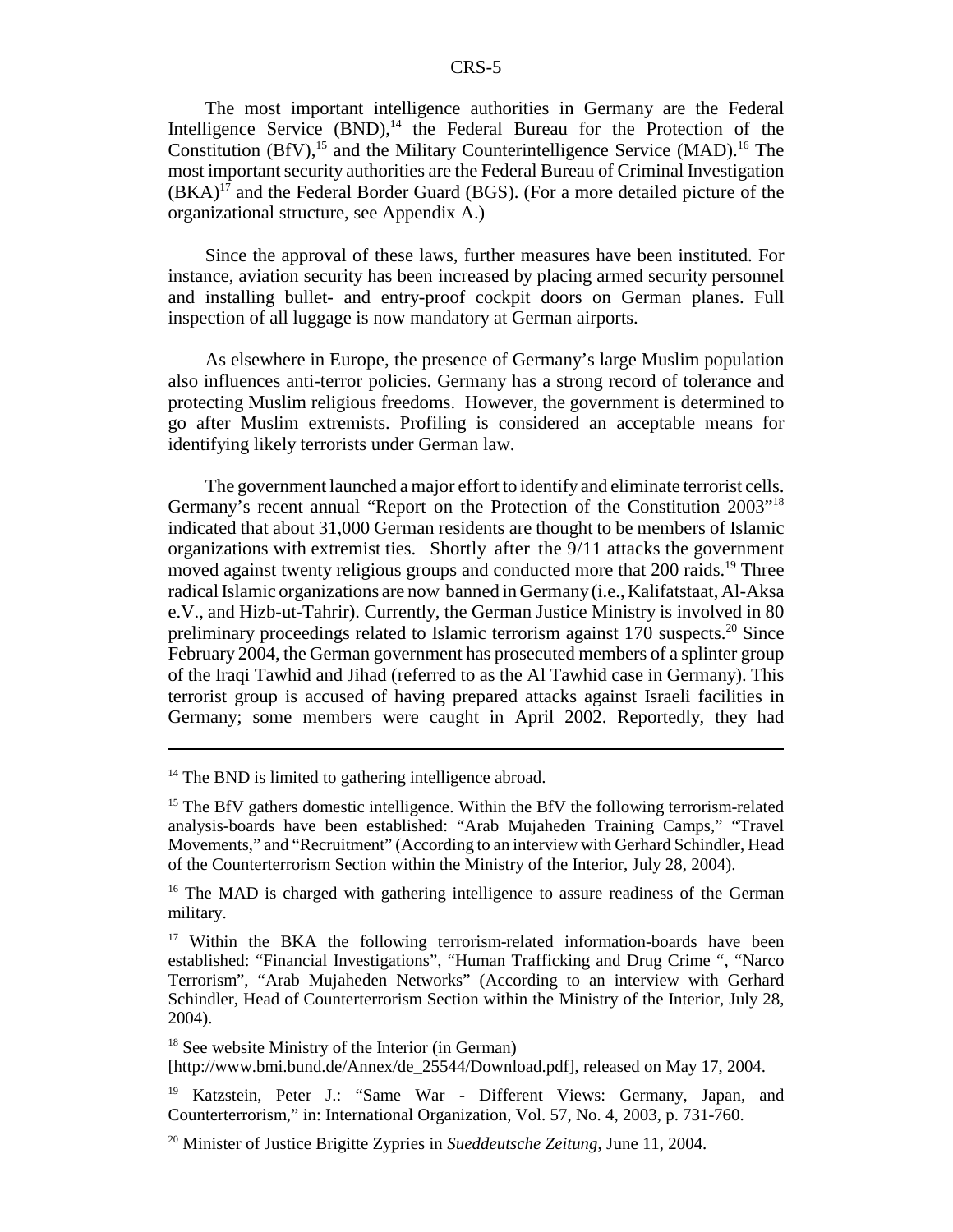connections to Abu Musab Al-Zarqawi, head of the Iraqi Tawhid and Jihad, and also affiliated with Al Qaeda.

With the legislative reforms giving it the authority to lead its own investigations and with increased law enforcement capacity, the BKA has placed some 250 to 300 suspects who are thought to have links to international terror networks under surveillance.<sup>21</sup> Shortly after  $9/11$ , German authorities conducted a computer-aided search of the type that had proven successful in profiling and eventually dismantling the Red Army Faction in the 1990s. Reportedly, this effort uncovered a number of radical Islamic "sleepers" in Germany, and a "considerable number of investigations" have been started. $^{22}$ 

In the financial area, new measures against money laundering were announced in October 2001. A new office within the Ministry of Interior was charged with collecting and analyzing information contained in financial disclosures. Procedures were set up to better enforce asset seizure and forfeiture laws.<sup>23</sup> German authorities were given wider latitude in accessing financial data of terrorist groups. Steps were taken to curb international money laundering and improve bank customer screening procedures. The Federal Criminal Police Office set up an independent unit responsible for the surveillance of suspicious financial flows. Measures to prevent money laundering now include the checking of electronic data processing systems to ensure that banks are properly screening their clients' business relationships and following the requirement to set up internal security systems.

In seeking to dry up the sources of terrorist financing, new laws<sup>24</sup> are aimed at strengthening Germany's own capabilities, as well as German cooperation with the broader international effort. Under the oversight of the German Federal Banking Supervisory Office, banks, financial service providers and others must monitor all financial flows for illegal activity. Within the BKA, a Financial Intelligence Unit (FIU) was established to serve as Germany's central registration office for money laundering as well as a main contact point for foreign authorities. Germany was the first country to implement an EU guideline against money laundering as well as the recommendations of the Financial Action Task Force on Money Laundering (FATF).25 The FATF has characterized Germany's anti-money laundering regulations as comprehensive and effective.26

<sup>21</sup> *Die Zeit*, May 6, 2004 ("Ueberforderte Ermittler").

<sup>&</sup>lt;sup>22</sup> According to an interview with Gerhard Schindler, Head of the Counterterrorism Section within the Ministry of the Interior, July 28, 2004.

<sup>&</sup>lt;sup>23</sup> U.S. Department of State. Bureau for International Narcotics and Law Enforcement Affairs. International Narcotics Control Strategy Report, March 2002. Chapter 12, p.117- 119.

 $24$ <sup>4th</sup> Financial Market Promotion Act, effective since July 1, 2002; amended Law against Money Laundering, effective since August 15, 2002.

 $25$  see website Federal Bureau of Criminal Investigation (in German) [http://www.bundeskriminalamt.de/profil/zentralstellen/fiu/fiu\_jahresbericht\_2002.pdf].

<sup>26</sup> Dow Jones VWD Newswire, ("Deutsche Massnahmen zur Geldwaeschebekaempfung (continued...)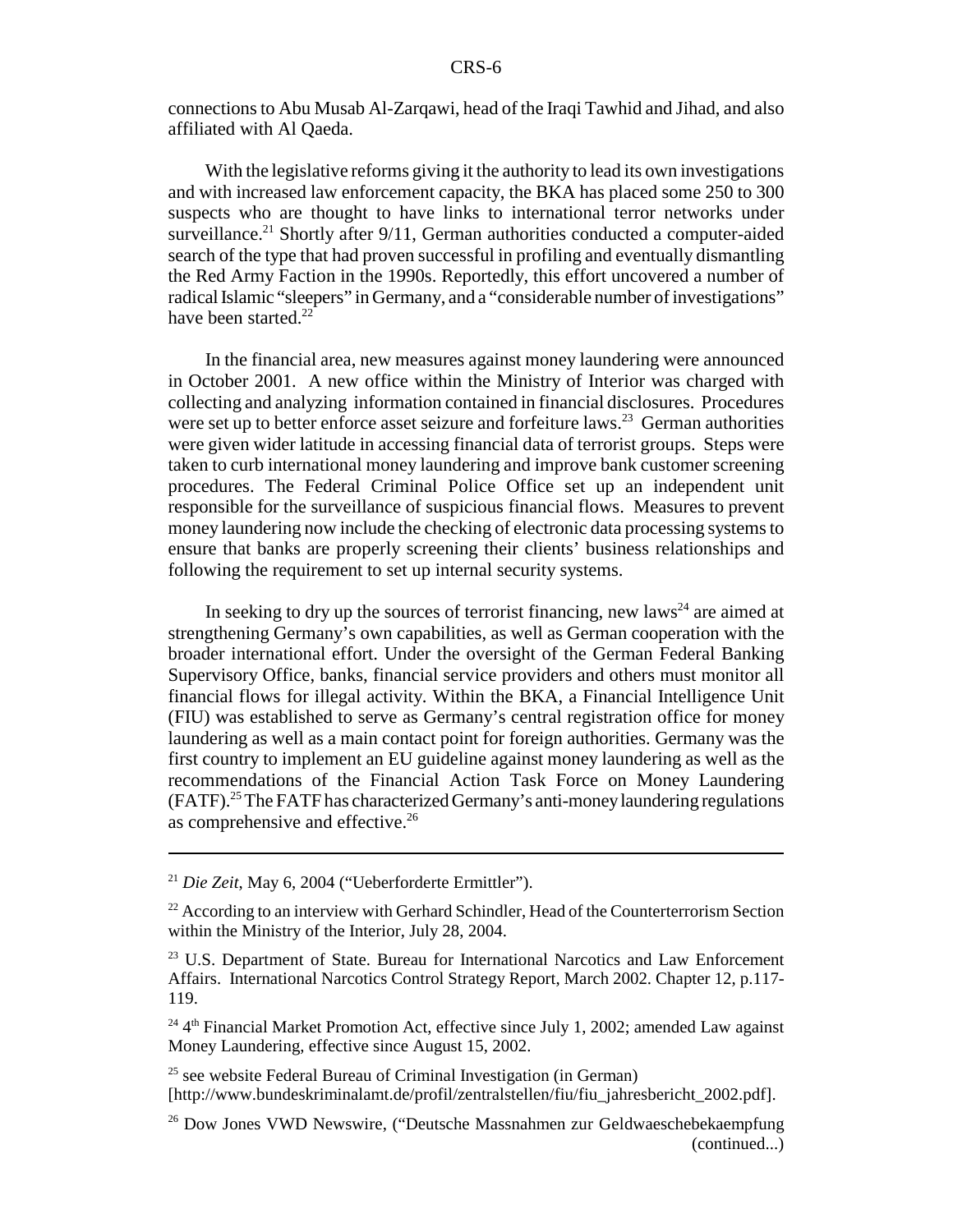Additional measures are being implemented by Germany. A new aviation security law is under consideration which would allow the military to shoot down threatening hijacked aircraft.<sup>27</sup> A new immigration law makes it easier to deport suspected foreigners and makes naturalization more difficult.<sup>28</sup> In early July 2004, federal and state Ministers of the Interior implemented some key organizational changes: 1) a central database will now collect and store all available information regarding Muslim radicals suspected of terrorism; 2) a joint Coordination Center consisting of the BKA, BND, BfV and MAD will seek to cooperate more closely to prevent terrorist attacks; and 3) German federal states will be integrated into the coordination center.

Germany's approach to terrorism is influenced by its geographic position in the heart of Europe and its membership in the European Union. Germany has two borders, its own and the EU border within which it sees its economic and security future. EU procedures and the EU jurisdiction in certain areas affect the domestic affairs of its member states. A lot of basic anti-terrorism measures — for instance EU definitions of terrorism, terrorist organizations and common penalties, border control within the Schengen System, the EU-wide arrest warrant and the EU-wide asset freezing order — are governed by EU legislation.

**Possible Issues and Problems.** Despite Germany's sweeping reforms, critics point to continuing problems hampering Germany's domestic efforts. As a result of the emphasis on guarding civil liberties, the German law enforcement and intelligence communities face more bureaucratic hurdles, stricter constraints, and closer oversight than those in many other countries. They are required to operate with greater transparency. Privacy rights of individuals and the protection of personal data are given prominent attention. These protections are extended to non-citizens residing in Germany as well. Police are prohibited from collecting intelligence and can only begin an investigation when there is probable cause that a crime has been committed. Thus, no legal recourse exists against suspected "dangerous persons," until a case can be made of a felony or its planning.<sup>29</sup> In turn, intelligence agencies cannot make arrests and information collected covertly cannot be used in court.

Although the ease of entry of terrorists into Germany and their movement has been significantly curtailed, suspects already living in Germany are able to take advantage of apparent weaknesses in German law. Academic and job training

 $26$  (...continued)

umfassend") July 21, 2004.

 $27$  This is awaiting approval by the Bundesrat. Apparently it does not enjoy support from the CDU/CSU opposition. If approved, the law would allow the military to shoot down hijacked airplanes assessed as threats. The Minister of Defense would be in charge of issuing the final order.

 $28$  This was approved on July 9, 2004 and will be effective on January 1, 2005. Major changes include suspected foreigners can be expelled faster and with fewer hurdles; before naturalization, applicants will be investigated and certified by the Federal Bureau of the Protection of the Constitution; and the automatic right of relatives of applicants to remain in Germany has been revoked.

 $29$  This is the current state of the German penal code.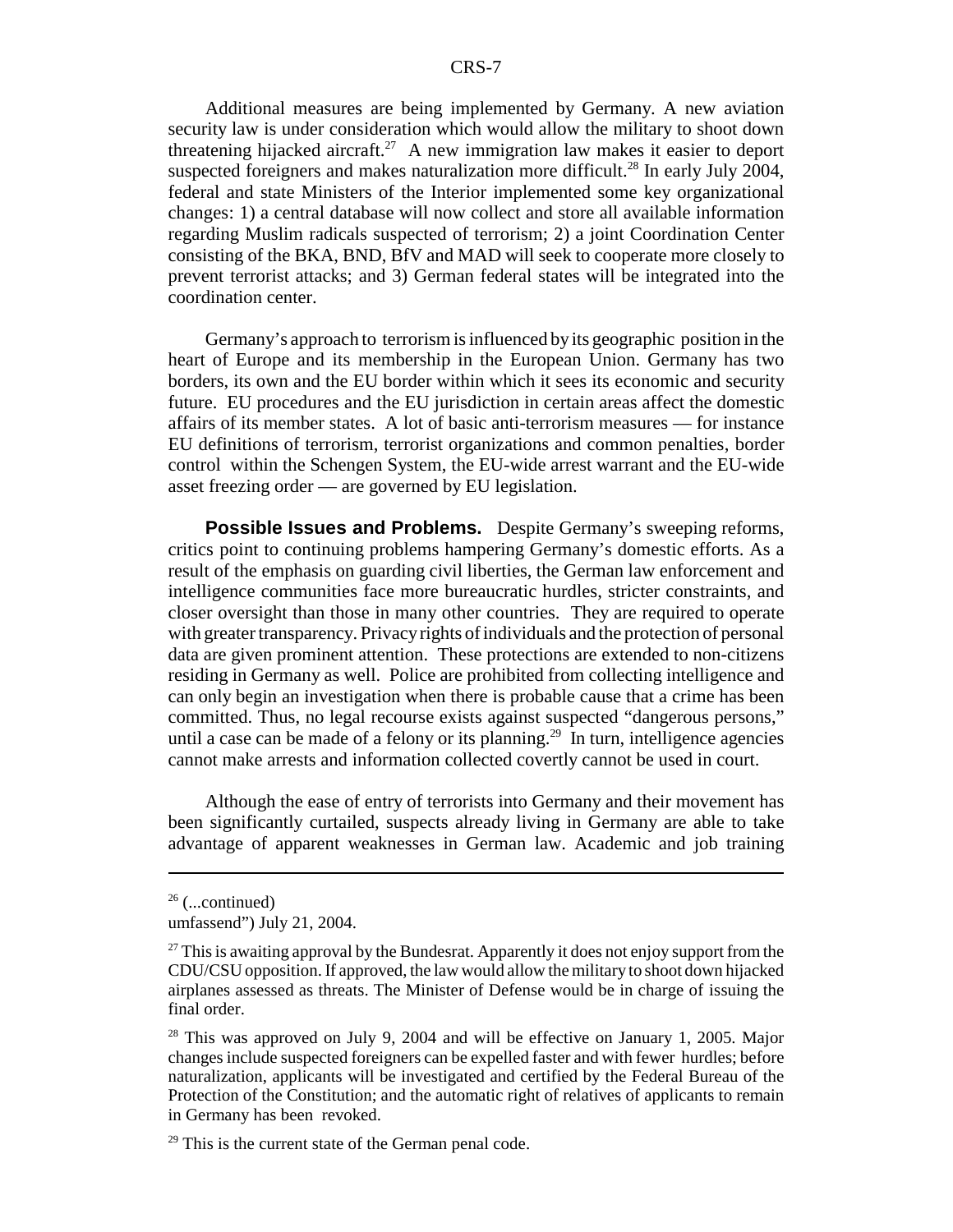programs, as well as the granting of asylum, have allowed potential terrorists to obtain extended residency permits.30 Some terrorists may have married into German citizenship. Second generation immigrants possess citizenship and serve as a potential recruitment pool. The new immigration law, which becomes effective in January 2005, is expected to close some loopholes. $31$ 

Authorities have arrested, interviewed, and searched the homes of a number of suspects but released them for lack of evidence. $32$  Similarly, the number of asset seizures and forfeitures in Germany has remained relatively low because of the high burden of proof under German law.<sup>33</sup>

Another problem relates to Germany's organizational framework for fighting terrorism. No central agency or person is in charge of overseeing and coordinating all anti-terrorism and counterterrorism efforts.34 Opinions differ on whether greater centralization would be beneficial or harmful. Moreover, the most important domestic security and intelligence authorities, the BKA and BfV, are divided into one federal and 16 state bureaus each. The state bureaus work independently of each other and independently of the federal bureaus.35 Furthermore, German law requires a complete organizational separation of executive agencies such as the BKA and federal state police agencies, as well as intelligence authorities such as the BfV.<sup>36</sup> The fact that automatic cooperation is not possible, increases the potential for information loss.<sup>37</sup> Cooperation is possible only in selected cases after formal requests have been approved. An Information Board was recently established to facilitate such exchanges

<sup>32</sup> *The New York Times*, July 11, 2002.

33 U.S. Department of State. Bureau for International Narcotics and Law Enforcement Affairs. International Narcotics Control Strategy Report, March 2002. Chapter 12, p.117- 119.

 $34$  The Ministry of the Interior could be seen as the central junction of counterterrorism efforts due to the fact that BKA, BfV, BGS, Civil Defense and certain asylum procedure agencies are subordinated to this Ministry. Beyond, no person or division is coordinating the work of these authorities.

35 Bundesamt fuer Verfassungsschutz: Aufgaben, Befugnisse, Grenzen, 2002, p. 84. Available on website Federal Bureau for the Protection of the Constitution (in German) [http://www.verfassungsschutz.de/de/publikationen/allgemeine\_infos/abg/abg.pdf]. Apparently the state-bureaus are in charge of information and actions with a regional reference and the BKA and BfV are in charge of nationwide measures.

36 Bundesamt fuer Verfassungsschutz: *Aufgaben, Befugnisse, Grenzen*, 2002, p. 86-87. Available on website Federal Bureau for the Protection of the Constitution (in German) [http://www.verfassungsschutz.de/de/publikationen/allgemeine\_infos/abg/abg.pdf].

 $37$  According to interview with Gerhard Schindler, July 28, 2004.

<sup>30</sup> *Die Welt*, May 24, 2004 ("Innenexperten mahnen Gesetzesaenderung an").

<sup>&</sup>lt;sup>31</sup> After January 2005 the new Immigration Law will bring several changes: It will be possible to expel extremist agitators or persons who were trained in Afghan terrorist camps, even though they are not currently involved in any questionable activities. A "threat assessment" of the suspects towards Germany's security will be conducted. Although he had wanted even stronger measures, the Minister of the Interior, Otto Schily, was not able to overcome resistance from the CDU/CSU-opposition in the Bundesrat.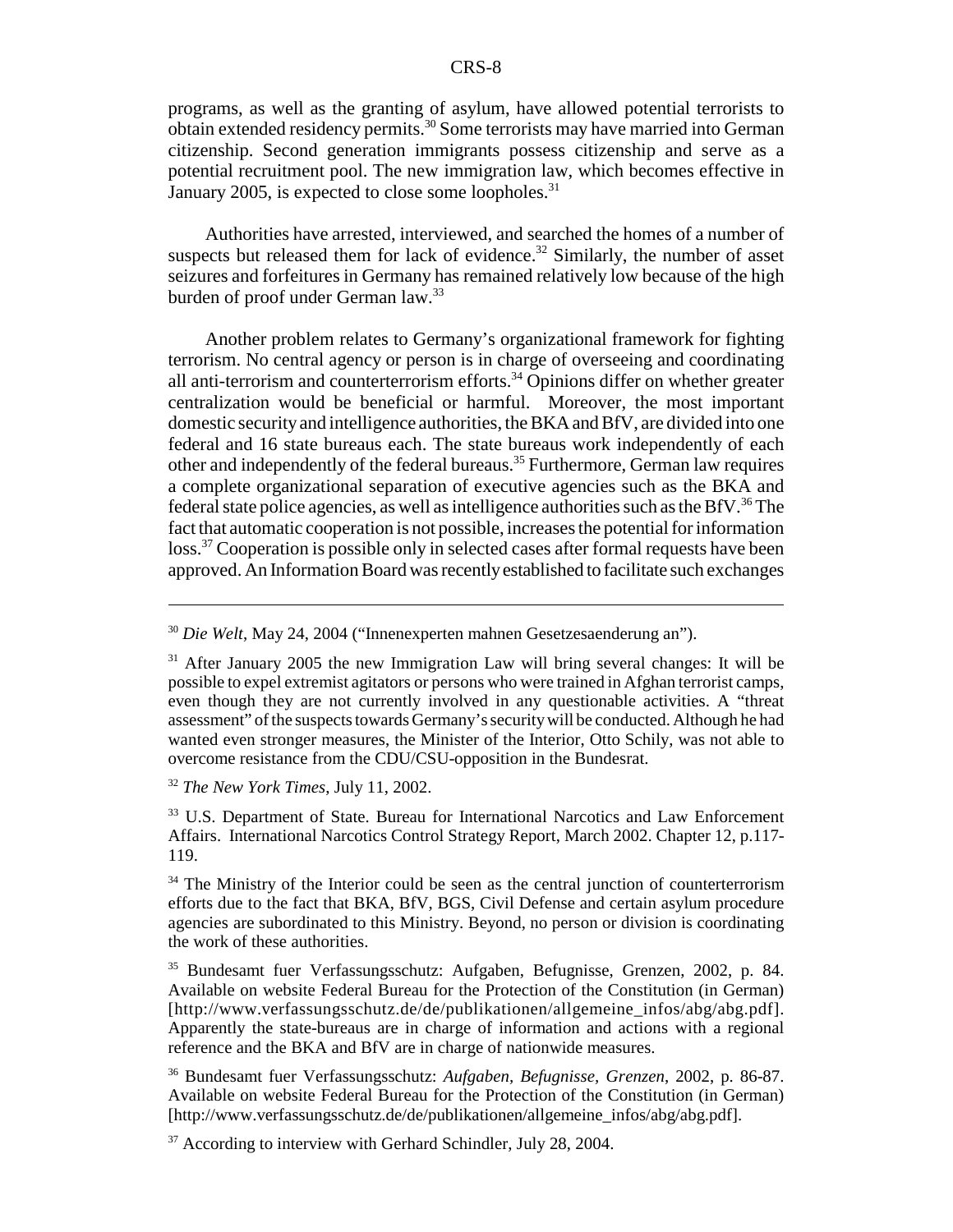and interaction between authorities in certain investigations.<sup>38</sup> Recently, the decision was made to establish a Coordination Center to improve cooperation among federal and state-level authorities.

Eliminating remaining weaknesses in Germany's domestic response may be difficult. Many doubt that the German government will be able to institute significant further changes to its institutional and legal structures, so long as Germany does not suffer a large-scale attack. Already, the 16 federal states are blocking proposals for tighter centralization at the federal level, not wanting to cede authority.39 Yet, there have been indications of terrorist activities in individual states with important international traffic hubs (e.g., airports, harbors) and large Muslim populations.40 Some have suggested that the upcoming 2006 Soccer World Cup in Germany, a potential target for terrorist attacks, might provide a catalyst for officials and security experts to rethink legal and security measures and to gain support for further steps to counter the terrorist threat.

#### **International Measures**

The German international response to the 9/11 terrorist attacks also has many elements. On September 12, 2001, the German government, along with other U.S. allies, invoked NATO's Article V, paving the way for military assistance to the United States. Chancellor Schroeder gained parliamentary approval to deploy troops to Afghanistan. Since then, Germany has contributed in a number of ways to the international fight against terrorism. However, the German support has stopped short of supporting U.S. actions in Iraq or playing a direct role there. The German government has continued to oppose the war and occupation and to reject the linkage between Iraq and the war on terrorism. Some highlights of German efforts follow.

**Military.** Currently Germany has about 7,800 troops based abroad.<sup>41</sup> Some forty percent of those troops are directly engaged in counterterror missions. Germany is directly involved in five major counterterror missions as part of the global coalition

 $38$  Within a weekly briefing in the Federal Chancellery the appropriated Ministries, the heads of the BKA, BfV, BND, MAD and the Attorney General conduct strategic adjustments.

<sup>&</sup>lt;sup>39</sup> Minister of the Interior Otto Schily as well as Director of the BKA Joerg Zierke called for merging the 16 state bureaus with their federal analog BKA and BfV respectively. in: *Sueddeutsche Zeitung*, June 18, 2004.

<sup>40</sup> Roughly 80% (in 2002) and 85% (in 2003) of suspicious money laundering cases detected by the Financial Intelligence Unit originated in the states of Nordrhein-Westfalen, Bavaria, Hessen, Baden-Wuerttemberg, Niedersachsen, Berlin and Hamburg (FIU Annual Report 2002, p. 25 and FIU Annual Report 2003, p. 11, respectively). A German news magazine reported that Hamburg remains a German center of Islamic fundamentalism (*Der Spiegel*, May 29, 2004 "Zwei Hochzeiten und 3000 Todesfaelle").

<sup>&</sup>lt;sup>41</sup> As of June 1, 2004. Force levels are according to Colonel Carsten John Jacobson, Military Attache at the German Embassy, Washington DC; see also German Embassy website (in German)

<sup>[</sup>http://www.germany-info.org/relaunch/info/archives/background/Bwehr\_factsheet.pdf] and website of the Bundeswehr (in German)

<sup>[</sup>http://www.einsatz.bundeswehr.de/einsatz\_aktuell/index.php].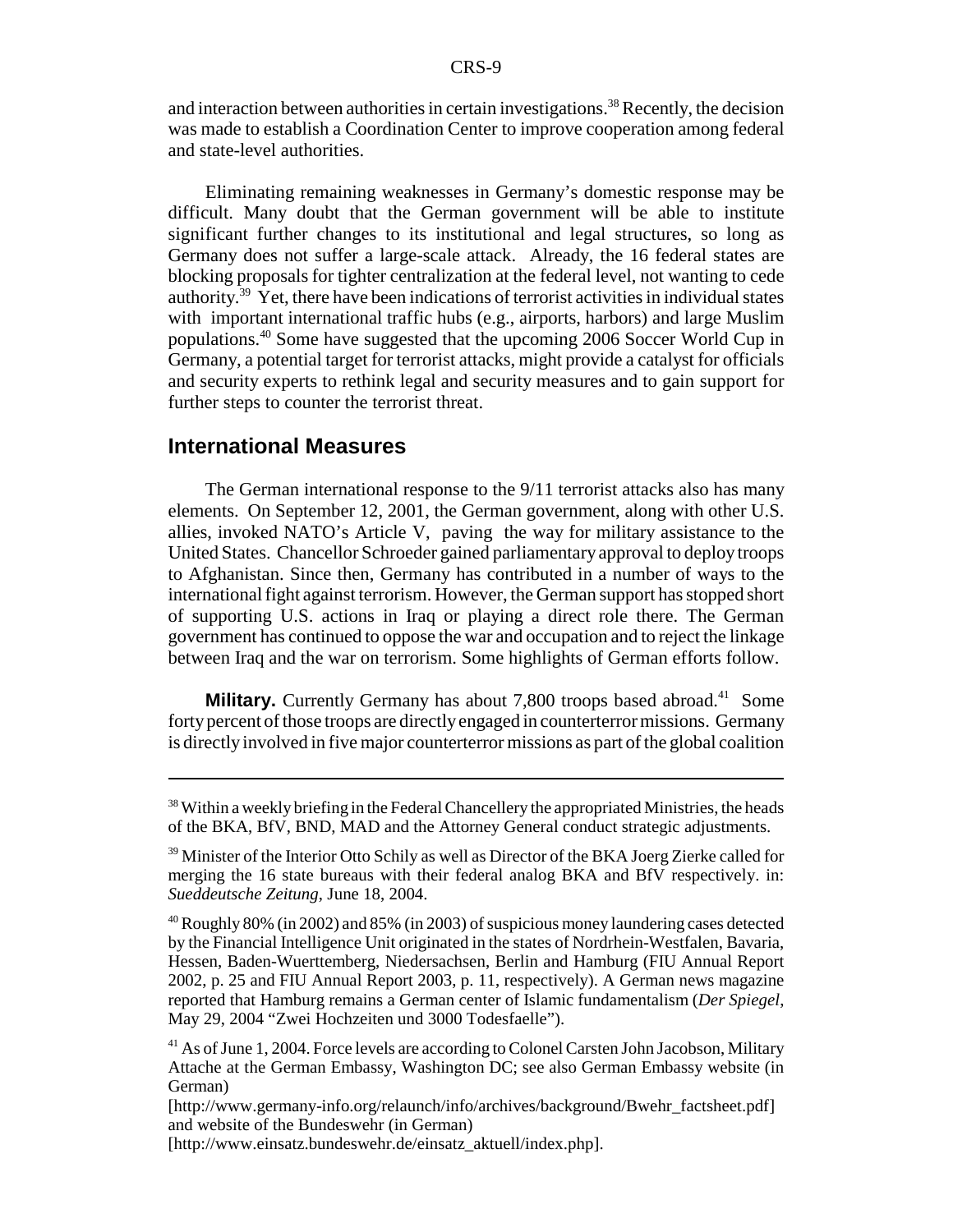(see below). German costs for these military deployments are estimated at \$3.5 billion for 2002 and 2003.<sup>42</sup> In order to adjust German security strategy to the new threat environment, the Ministry of Defense issued new "Defense Policy Guidelines<sup>"43</sup> in May 2003.

In the aftermath of the September  $11<sup>th</sup>$  attacks, German crews participated in Operation *Noble Eagle* patrolling North American airspace in NATO's airborne early warning aircraft (AWACS). Germany contributed one third of the squadrons' personnel. This mission lasted until May 15, 2002.

Since January 2002, when the first German troops were deployed there, Afghanistan has been central to Germany's international military involvement. Chancellor Schroeder has said he is willing to maintain this engagement indefinitely.44 In Afghanistan, some 2,300 German soldiers participate in the International Security Assistance Force (ISAF) and the Provincial Reconstruction Team(PRT) missions in the region of Kunduz and Feizabad. From February until August 2003, Germany and the Netherlands had joint command of *ISAF*. German special forces units which participated in special operations in Afghanistan are now on standby in Germany.45

German forces are part of two naval missions as well: One associated with Operation *Enduring Freedom* (in the region around the Horn of Africa) and the other with *Active Endeavor* (in the southeastern Mediterranean Sea and Straits of Gibraltar). These multilateral missions are designed to gather intelligence about possible terrorist activity in these regions, cut off terrorist supply channels, and safeguard international shipping routes. Currently, some 720 German naval personnel participate in these two missions. From May 2002 until October 2002, Germany took command of allied naval forces in the Horn of Africa. Additionally, from February 2002 until July 2003, a Nuclear, Biological, and Chemical (NBC) detection unit with up to 250 soldiers was deployed in Kuwait as part of *Enduring Freedom*.

However critics point out that German military efforts have been hampered by the fact that, among major U.S. allies, German forces are presently among the least quickly deployable due to delays in implementing military reforms and, specifically, addressing a lack of airlift capacity. Delays and problems were encountered in fulfilling the German force commitments in Afghanistan in part because the military did not have the necessary transport planes and had to charter Ukrainian aircraft.

[http://www.bmvg.de/misc/pdf/sicherheit/030521\_VPR-english.pdf].

<sup>&</sup>lt;sup>42</sup> According to Master Sergeant Michael Ruess, Armed Forces Department, Bonn.

<sup>&</sup>lt;sup>43</sup> The new guidelines adjust Germany's defense strategy to the changed security environment after September 11, 2001. Even operations beyond NATO territory are possible now. In the long run the guidelines could be the blueprint of reforms in the structure of the Bundeswehr. See Ministry of Defense website

<sup>&</sup>lt;sup>44</sup> Chancellor Gerhard Schroeder on the 58<sup>th</sup> Session of the United Nations General Assembly, September 24, 2003.

<sup>45</sup> See Bundeswehr website (in German) [http://www.einsatz.bundeswehr.de/einsatz\_aktuell/oef\_spezial/ueberblick/spez\_ueb.php].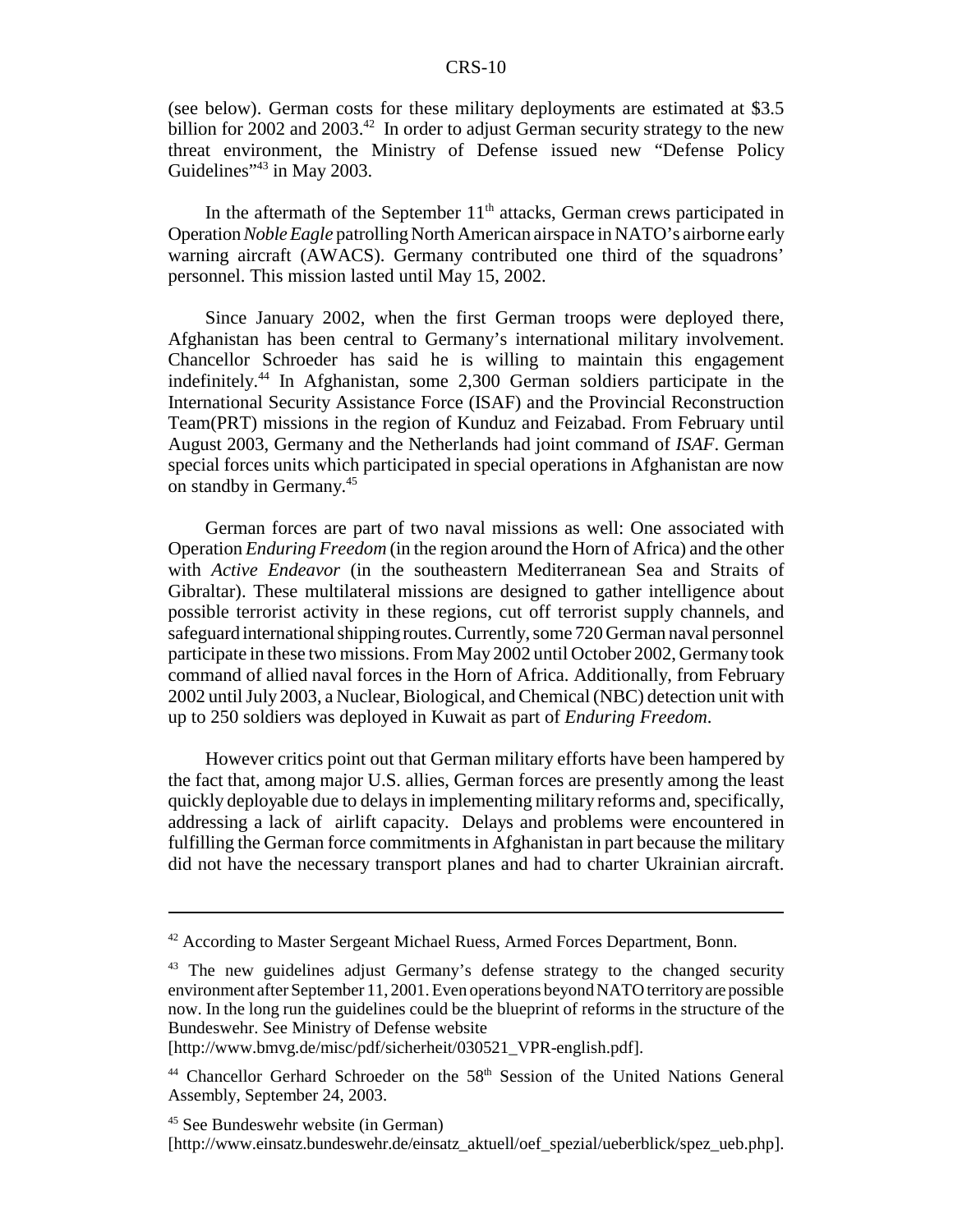While Germany is implementing military reforms to make its armed forces more expeditionary and committed to overcoming post-Cold War deficiencies, budget shortfalls may delay these efforts.

**Diplomacy.** By hosting two international conferences on Afghanistan, Germany has been engaged in establishing global support for that country's post-war reconstruction.46

Within the United Nations, Germany supported a number of counterterror resolutions, most notably the UN sanctions regime targeting members or associates of Al Qaeda and the Taliban. Germany also ratified the UN International Convention for the Suppression of Terrorist Bombings. Germany has ratified all eleven UN antiterror Conventions and is preparing legislation for the ratification of the  $12<sup>th</sup>$ Convention against terrorist financing.<sup>47</sup>

At the European level, Germany is pressing to shorten the transition period before new EU anti-terror legislation takes effect. Germany is working with other countries to improve the Schengen-system (a system that allows passport-free travel between participating EU member states — travel into or out of the EU-wide system still requires traditional passports and visas) with photographs on visas and resident permits. Moreover, Germany is pushing for the use of biometric identifiers on passports, visas and resident permits, and for international standardization of these systems.<sup>48</sup> Germany views itself as a driving force in European counterterrorism efforts. Germany's Interior Minister has said: "Maybe a few of the EU countries will have to take the lead. After all, the pace cannot be set by the slowest, but by the fastest and most determined."49

Within the G8, a German initiative has led to the establishment of a working group on biometrics. The U.S. has supported Germany's proposal that G8 countries develop joint standards for the deployment of air marshals.<sup>50</sup> Germany has coordinated its efforts to adopt measures against terrorism with the United States and other G-8 member states.<sup>51</sup>

<sup>46 &</sup>quot;UN Talks on Afghanistan in Bonn" in November/December, 2001; "Petersberg II Conference" in December 2002; "International Conference on Afghanistan in Berlin" in March/April, 2004.

 $47$  Even so, Germany was chided by the European Coordinator for Counterterrorism, Gijs de Vries, for not ratifying earlier the UN resolution on terrorist financing (*Sueddeutsche Zeitung*, May 21, 2004: "EU mahnt Deutschland zum Anti-Terror-Kampf").

<sup>48</sup> For further information on biometrics, see CRS Report RL32366, *Terrorist Identification, Screening, and Tracking Under Homeland Security Presidential Directive 6*.

<sup>&</sup>lt;sup>49</sup> Otto Schily, Federal Minister of the Interior, Opening Remarks at 2004 Roundtable on Transatlantic Cooperation in Homeland Security, May 10, 2004, Washington, D.C.

<sup>50</sup> European Institute: *Transatlantic Cooperation on Homeland Security and Counterterrorism 2003 International Conference*, Washington, DC, 2003.

<sup>&</sup>lt;sup>51</sup> According to interview with Gerhard Schindler, July 28, 2004.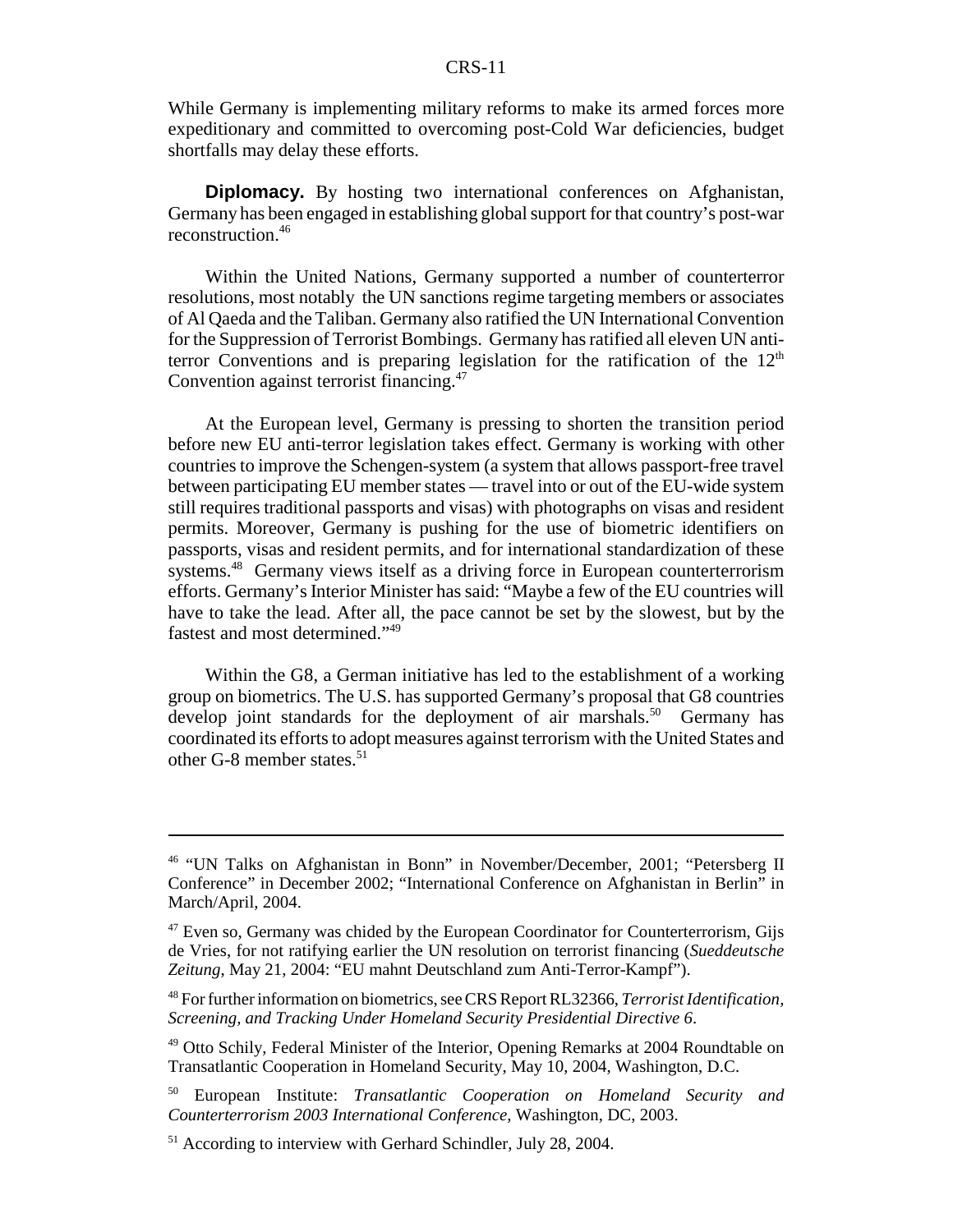**Reconstruction and Foreign Aid.** Foreign assistance and economic development are integral parts of Germany's security and foreign policy. As a member of the German Federal Security Council, the Ministry of Economic Cooperation and Development takes an active part in foreign policy decision-making.

The Schroeder Government unveiled a new plan for "Civil Crisis Prevention, Conflict Resolution, and Peace Consolidation,"52 in May 2004. Financial resources for reconstruction and other foreign aid are constrained, however, by spending cuts to deal with current German economic problems. Critics have argued that the plan is underfunded.53 Nonetheless, Germany's contribution remains important, especially in Afghanistan. By the end of 2004, Germany will have contributed \$384 million for the reconstruction of Afghanistan. Through 2008, Germany has promised \$1.2 billion (non-monetary contributions not included).<sup>54</sup> Germany is coordinating and leading efforts to build the Afghan police forces.<sup>55</sup> Despite its opposition to the war in Iraq, Germany has contributed about \$196 million toward the postwar effort there. Moreover, at the Paris Club Germany has agreed to waive some fifty percent  $($ 2.4 billion)$  of debt owed it by Iraq in three stages through 2008.<sup>56</sup> Total German foreign aid and reconstruction funding worldwide for 2002 and 2003 was about \$13.9 billion.57

# **U.S.-German Bilateral Cooperation: Status, Problems, and Prospects**

Security cooperation between the United States and Germany, which had been close even before 9/11, was greatly expanded after the attacks. The BKA now has two permanent liaison officers at the German Embassy in Washington, DC and a liaison officer from the office of the German Federal Prosecutor is working in the U.S. Department of Justice. In Germany, up to 15 U.S. liaison officers are participating in the investigations of the 9/11 terrorist cells that were based in Germany.

<sup>52</sup> See Foreign Ministry website (in German)

<sup>[</sup>http://www.auswaertiges-amt.de/www/de/aussenpolitik/friedenspolitik/ziv\_km/aktionsp lan.pdf].

<sup>53</sup> Germany's five leading Peace-Research-Institutes in their "*2004 Peace Survey*" (Frankfurter Rundschau: "Das Faustrecht bringt keinen Frieden") June 16, 2004.

<sup>54</sup> See German Embassy website, Washington, D.C., Fact Sheet: Fight Against International Terrorism - Prevention and Stability (in German)

<sup>[</sup>http://www.germany-info.org/relaunch/info/archives/background/Afghanistan\_factsheet .pdf].

<sup>&</sup>lt;sup>55</sup> Besides the provision of facilities and training supervisors, additional monetary contributions, to date, amount to \$112 million.

<sup>56</sup> *Sueddeutsche Zeitung*, November22, 2004, p. 8.

<sup>57</sup> According to Gabriele Ziller, Ministry for Economic Cooperation and Development, Berlin.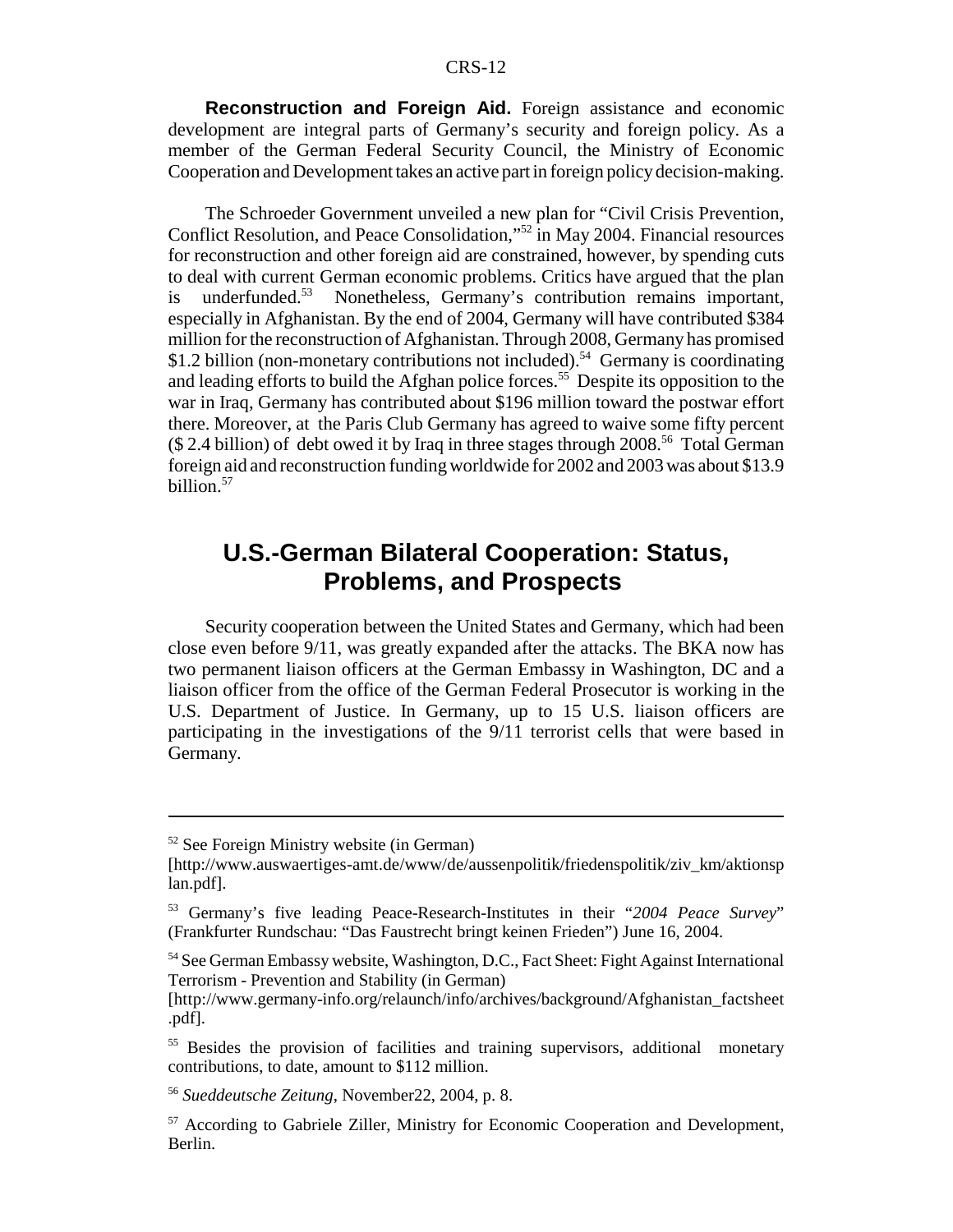Several other measures have been taken. An agreement on bilateral cooperation for the protection of computer systems and networks was reached in June 2003. This effort is aimed at defending critical infrastructure such as power supplies, and transportation and telecommunications grids in both the United States and Germany. Steps are being taken to extend this cooperation to the protection of nuclear facilities.58 Moreover, the United States and Germany reached an agreement on increased legal cooperation in criminal matters in October 2003. Bilateral cabinetlevel meetings are frequent.

Germany plays an active role in the U.S. Container Security Initiative (CSI). Officials in Washington, DC and Berlin signed an agreement to improve bilateral cooperation on container security with the aim of stopping terrorists from smuggling weapons of mass destruction in sea-cargo containers. U.S. Customs agents are stationed in Germany to monitor suspicious containers before they leave German harbors.<sup>59</sup> Furthermore, Germany is an active member of the 14-country core group of the Proliferation Security Initiative (PSI). This initiative is aimed at preventing the spread of materials that could be used to build weapons of mass destruction. U.S. and German intelligence cooperation led to seizure of a ship bound for Libya in the Mediterranean Sea in October 2003. Illicit nuclear material aboard was confiscated.<sup>60</sup>

Some believe that bilateral cooperation is weaker in the field of information sharing for a variety of reasons. The United States has security concerns about sharing sensitive information. German authorities in turn fear that the United States will use sensitive shared information in ways that might conflict with Germany's practices with regard to data protection and civil liberties.<sup>61</sup> Also, German critics claim that the U.S. expectation of information sharing by others is not matched by a U.S. willingness to share with them.

A recent example of the problems created by inadequate information sharing concerned two trials of suspects in the 9/11 attacks. Mounir el Motassadeq and Abdelghani Mzoudi were eventually acquitted by a German Federal Court with the explanation that the United States had not made crucial evidence available.<sup>62</sup> After the Department of Justice forwarded the evidence requested by the German government, the Motassadeq trial was reopened on August 10, 2004. What effect the information might have on the outcome of the new trial is unclear.

<sup>&</sup>lt;sup>58</sup> See German Embassy website, Washington D.C., Fact Sheet: Fight Against International Terrorism - Prevention and Stability (in German)

<sup>[</sup>http://www.germany-info.org/relaunch/info/archives/background/anti\_terror\_factsheet.pdf].

<sup>59</sup> Wolfgang Ischinger, German Ambassador to the United States in the Journal for Homeland Security, "Fighting Terrorism -International Cooperation as a Strategy of Prevention," April 15, 2004.

 $60$  Ibid.

 $<sup>61</sup>$  In this context the U.S. "Total Awareness Program" is viewed as a major barrier to further</sup> cooperation.

<sup>62</sup> *Neue Zuericher Zeitung*, April 8, 2004.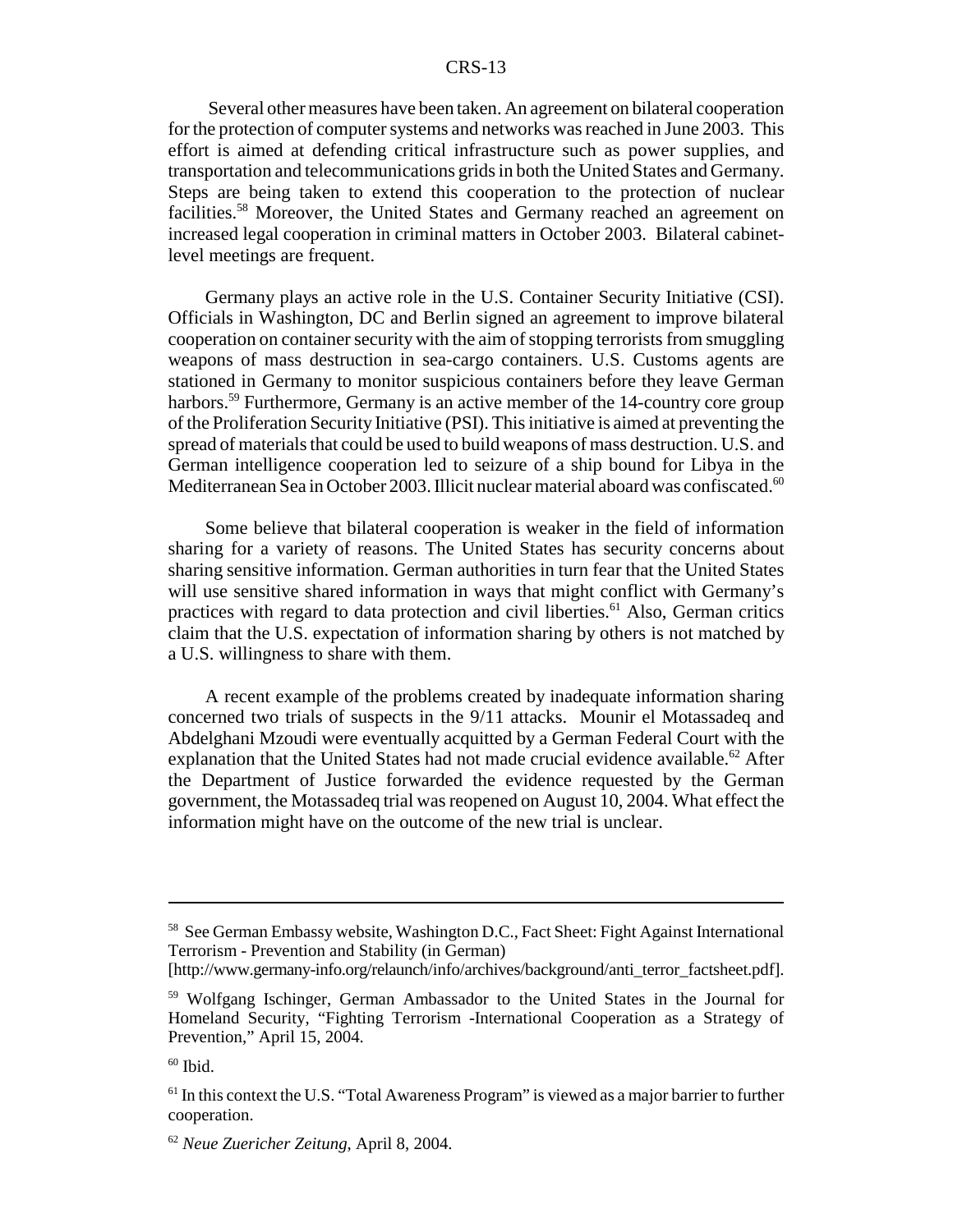U.S.-German cooperation in the area of information sharing mostly occurs on a case-by-case basis and is not based on formal governmental agreements. Some question whether this is adequate. Given the way that transnational terrorist networks operate, some argue that it is necessary to target the entire terrorist infrastructure (e.g., recruitment, fund raising, logistics, and training).<sup>63</sup> A shared database containing all available information regarding the most threatening persons might allow both countries to better track terrorist suspects, to harmonize surveillance activities, and to target travel by terrorists (as was recommended by the U.S. 9/11 Commission). Apparently the only databases of such dangerous persons accessible to both governments are the lists of Islamic terrorist organizations and persons maintained by the UN and the EU.<sup>64</sup>

Sharply different perspectives on the death penalty have also hampered bilateral cooperation in some cases. Germany, like all EU member countries, has abolished the death penalty. German law does not allow extradition of a person wanted by another country if there is a possibility that the person might be executed if found guilty. In previous cases, Germany extradited suspects only after it had received assurances that the death penalty would not be imposed. In 1998, Germany arrested and extradited a key suspect in the 1998 U.S. Embassy bombings in Africa, after U.S. prosecutors agreed to waive the death penalty. Germany has interpreted its laws to forbid even provision of evidence relating to such a case, if that information might lead to the imposition of a death sentence. This became an issue when the United States sought to obtain documents from Germany related to the case of Zacarias Moussaoui, the so-called  $20<sup>th</sup>$  hijacker. The information was eventually supplied based on the understanding that the United States would agree not to seek the death penalty solely based on the evidence gained from Germany.<sup>65</sup> Still, the death penalty issue remains a potential impediment to cooperation in specific cases.

Germany and the United States also differ on the question of the status of prisoners, particularly the Al Qaeda and Taliban detainees in Guantánamo Bay. Germany's Foreign Minister Joschka Fischer and other politicians have argued that all detainees should be granted formal status as prisoners of war. Germans, like other Europeans, have also criticized U.S. plans to use military tribunals to try at least some of the terrorist suspects. Such tribunals are seen as unnecessary and counterproductive by German officials. Some question has been raised whether terrorist suspects would be extradited by Germany and other EU countries, if they were likely to face a military tribunal.<sup>66</sup>

In the German view, conduct of the fight against global terrorism requires multilateral cooperation, formally sanctioned by the relevant international organizations. Germans argue that most unilateral measures are illegitimate and ineffective. In this context, German officials are hoping that the second Bush

<sup>63</sup> Sageman, Marc: *Understanding Terror Networks*, Philadelphia, 2004, p. 175 et seq.

<sup>&</sup>lt;sup>64</sup> Interview with Gerhard Schindler, Head of Counterterrorism Section within the Ministry of the Interior, July 28, 2004.

<sup>65</sup> *Washington Post*, June 11, 2002.

<sup>66</sup> *The Wall Street Journal*, November 28,2001.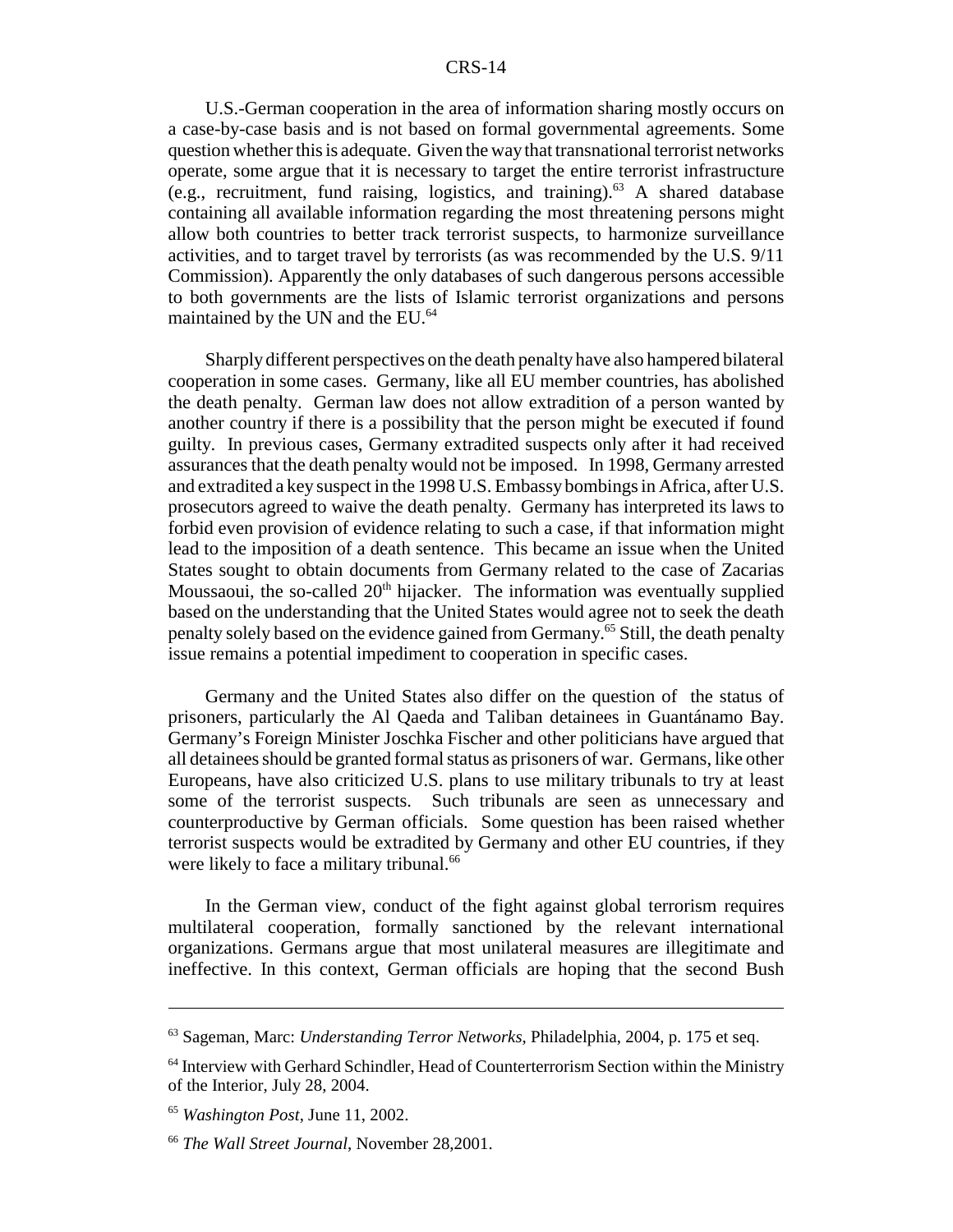Administration will place greater emphasis on multilateralism to strengthen international support for U.S. counterterrorism initiatives. From Germany's perspective, joint action on counterterrorism is also tied closely to joint decision making.<sup>67</sup>

The U.S. Administration rejects any absolute commitment to multilateralism in terms of waiting for UN approval for any military action. Such a policy would be seen in the United States as a dangerous and unacceptable recipe for paralysis. Some criticize the German approach as too wedded to process over results, especially when dealing with "rogue" states and weapons of mass destruction. While Germany has declared WMD non-proliferation a core element of its national security strategy, the German approach has been criticized by some for relying almost exclusively on positive engagement and avoiding conflict, an approach that might not be very successful in influencing certain regimes or potential terrorists. Some observers believe that the German stance reflects the reality that the country presently lacks the military means or the political will to confront WMD states with anything other than "soft power" instruments (such as diplomacy and economic levers).

Some see a complementarity in the differing U.S. and German approaches. The U.S. has extensive military capabilities to deal with threats of terrorism, while Germany views its strengths in conflict prevention and reconstruction. This could mean, for instance, that Germany might be better positioned to take on a greater role in long-term reconstruction efforts in countries like Afghanistan. Some argue that with a better understanding of the potential complementary roles the two countries can play based on the strengths and advantages of each, new opportunities for enhanced cooperation in the global war on terrorism might be found. The final report of the U.S. 9/11 Commission suggests that long-term success in the war against terrorism demands the use of all elements of national power, including "soft power" instruments such as diplomacy, intelligence, and foreign aid.

A key question is to what degree differences are likely to hamper U.S.-German cooperation against terrorism. It could be argued that U.S. and German security in the near and mid-term are likely to be affected far more by what Germany does to cooperate with the United States in terms of domestic security and bilaterally than by Germany's stance on other international issues. Lapses in German domestic surveillance or other shortcomings in German domestic policy could directly threaten U.S. security. For example, according to statements from the BND, some dozen or so Islamic militants capable of carrying out assaults may have left Germany for Iraq not too long ago.<sup>68</sup> Therefore, many question whether the United States and Germany can afford the risk of allowing international policy differences to lead to declining cooperation within the crucial arena of domestic security.

The United States and Germany may see security threats through different lenses, and responses to those threats are shaped by different national interests,

 $67$  Already stated on September 28, 2001, by Karsten D. Voigt (coordinator for U.S.-German relations within the German Foreign Ministry), in German:

<sup>[</sup>http://www.auswaertiges-amt.de/www/de/archiv\_print?archiv\_id=2127].

<sup>68</sup> *Die Zeit*, November 27, 2003, ("Im Fadenkreuz der Terroristen").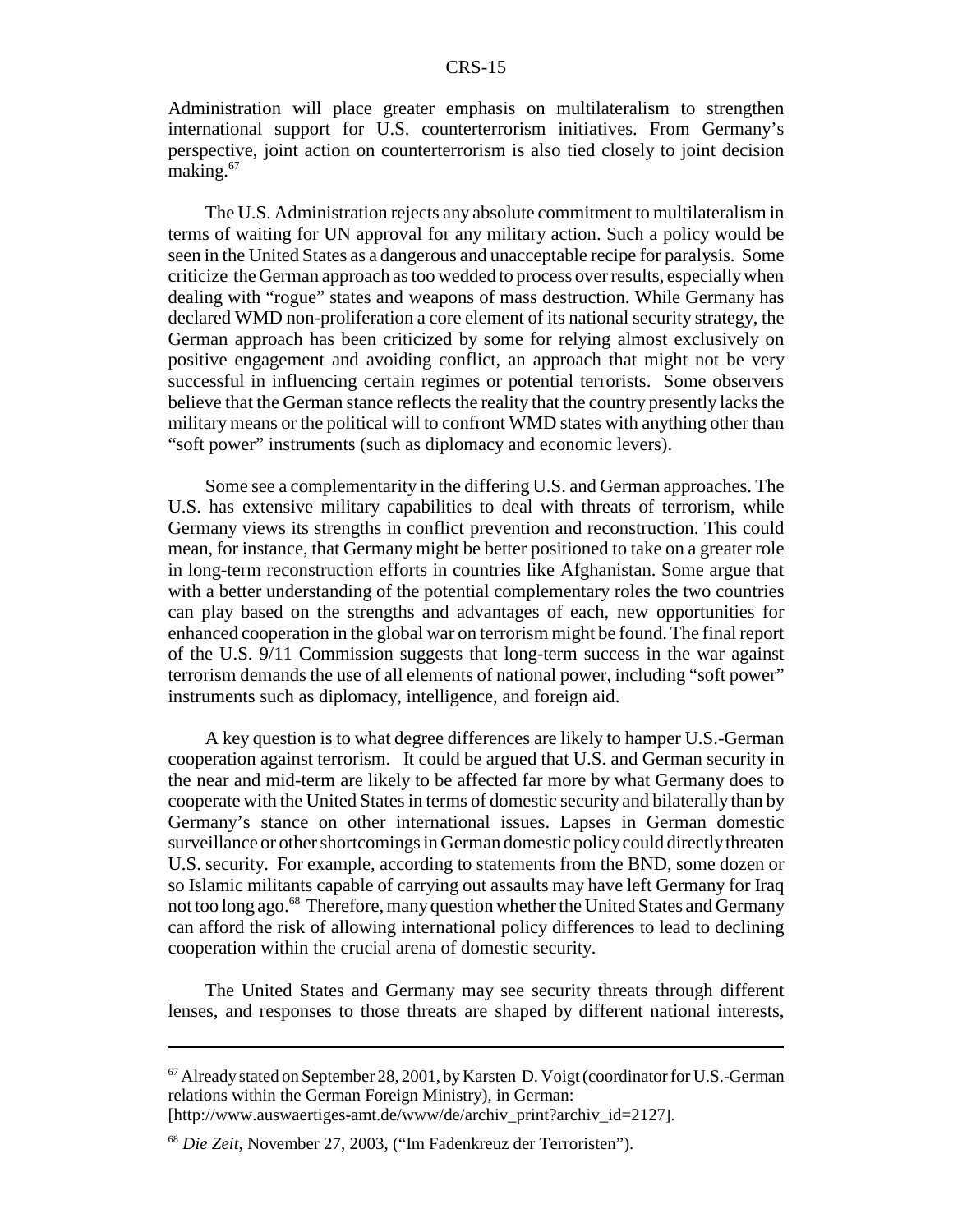practices, and historical experiences.69 Ultimately, understanding and accepting these differences (agreeing to disagree), in the minds of some observers, may be the best approach to enhancing future U.S.-German cooperation in the global war on terrorism. Close bilateral cooperation with the United States is important for Germany's own global interests. For the United States, as well, German cooperation against terrorism is likely to remain significant in light of Germany's importance as a European and world actor, as a key hub for the transnational flow of persons and goods especially to the United States, and as a country whose soil has been used by terrorist to target the United States.

<sup>69</sup> Katzstein, Peter J.: "Same War - Different Views: Germany, Japan, and Counterterrorism," *International Organization*, Vol. 57, No. 4, 2003, p. 731-760.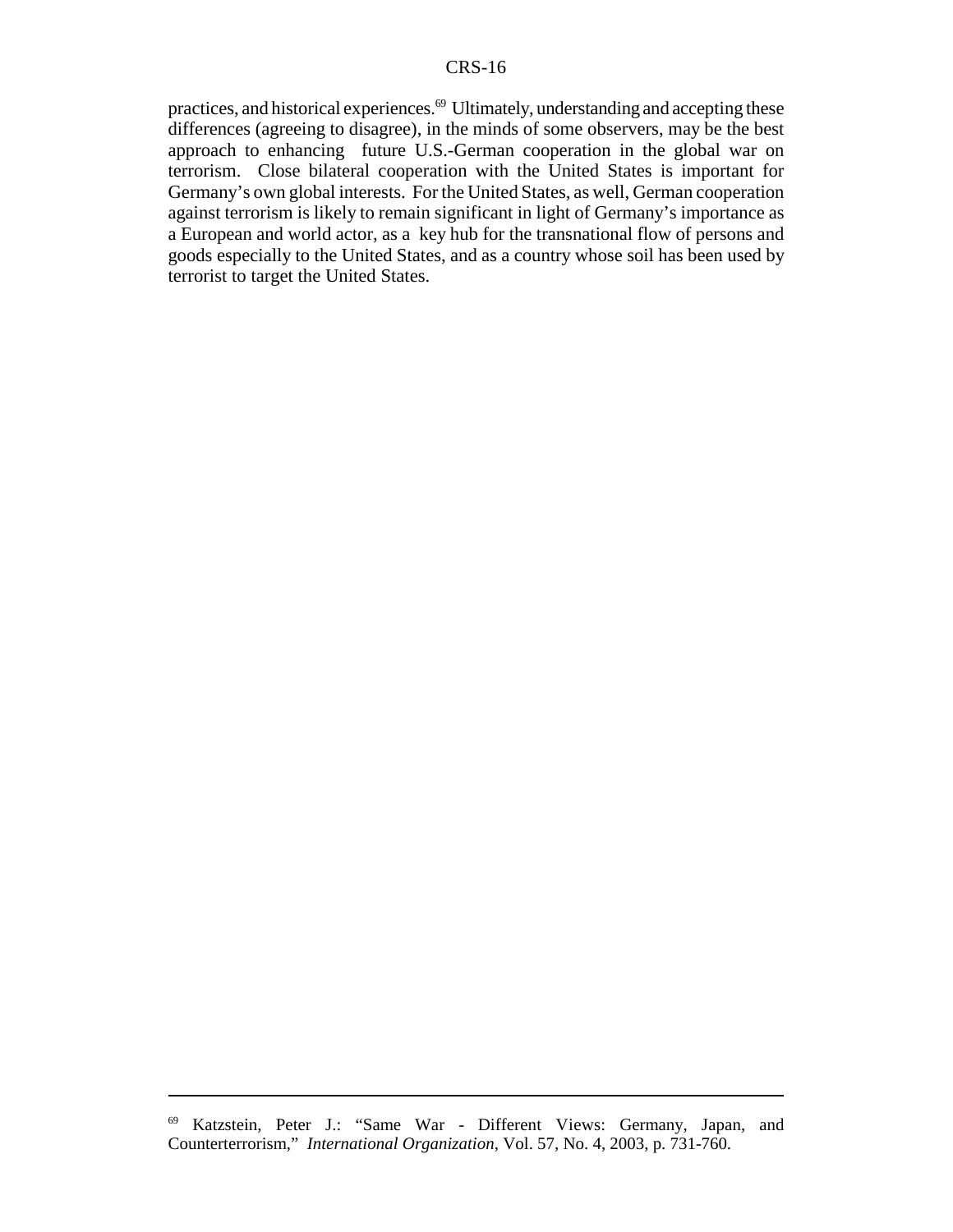

At the Information Board data is shared regarding Networks of Arab Mujaheden ("Jihadists"). The Federal Security Council is a committee of the Federal Cabinet. Its top-confidential sessions are convened and led by the Chancellor.

<sup>70</sup> Compiled from official German government sources.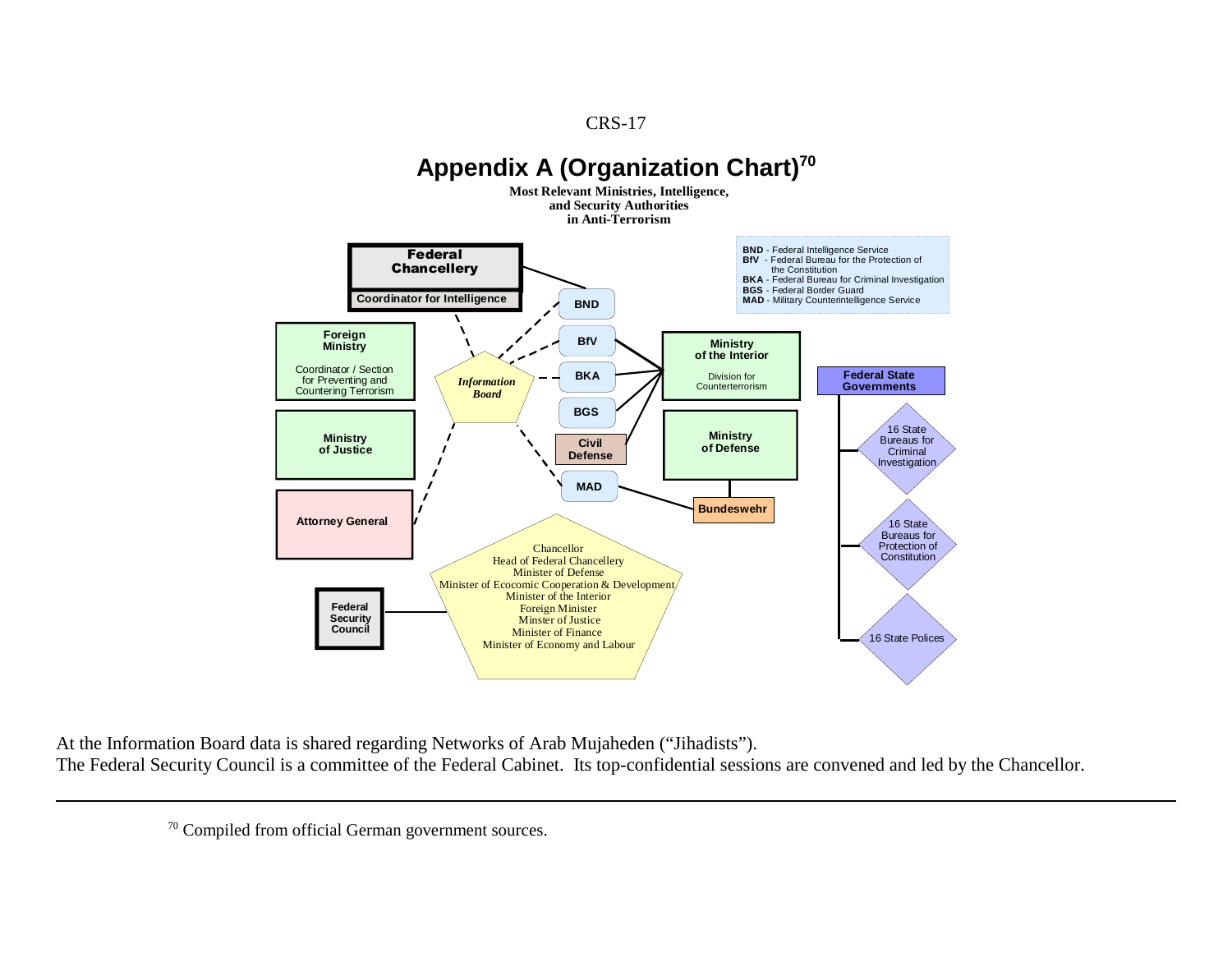# Appendix B (Germany's Post-9/11 Reforms)<sup>71</sup>

**Association/Organization Law.** Before 9/11, religious associations were protected from surveillance and investigation under German law. The anti-terror laws passed in late 2001 have removed this legal protection, permitting state authorities to probe and investigate groups with suspected terrorist ties. In the future, associations of foreigners that promote violent or terrorist activities will be prohibited.

**Penal Code Changes.** In the future terrorist activities are subject to prosecution of German authorities even if they occur outside Germany's borders and without direct involvement of German citizens or organizations.

**Alien Act.** People who present a danger to the democratic order in Germany, and who are engaged or encourage others to engage in terrorist organizations will be denied entry or residence permits in Germany regardless of whether the individuals are tourists, immigrants, or asylum seekers.

**Asylum Procedure Law.** All asylum applications will be required to include a voice recording stating the exact country of origin of applicants. Fingerprints will also be collected with applications. All records will be on file with the security authorities for 10 years.

**Law on Central Foreigner Registry.** Information filed in the Central Alien Register (for instance) is now automated and more accessible for security authorities. Moreover the collected data includes information about visa applications and decisions and about people already living in Germany.

**Security Oversight Law.** Personnel working in areas of counterterrorism and other sensitive defense occupations will receive security screening.

**Air Traffic Law.** Clarification of this law restricts the carrying and use of firearms to air marshals. Additionally, security clearances are required for all airport and flight personnel, as well as others working in activities connected to airports or air traffic.

**Passport and Personal I.D. Law.** Changes in this law will provide for an improved computer-supported identification system. This will help prevent the use of bogus identification documents. Encrypted biometric identification codes will be added to photographs and signatures.

**Act on the Protection of the Constitution.** The Federal Bureau for the Protection of the Constitution (BfV) is given authority to track any activities of extremist groups that seek to intensify ideological or religious differences. The law calls for combining

 $71$  All information from the website of the Ministry of the Interior, (in German) [http://www.bmi.bund.de/top/sonstige/Schwerpunkte/Innere\_Sicherheit/Terrorismus/ix9 470\_93173.htm] and from the website of the Federal Government, (in German) [http://www.bundesregierung.de/artikel-,7418.59654/Erstes-Anti-Terror-Paket.htm] and [http://www.bundesregierung.de/artikel-,413.65820/Zweites-Anti-Terror-Paket-in-K.htm].